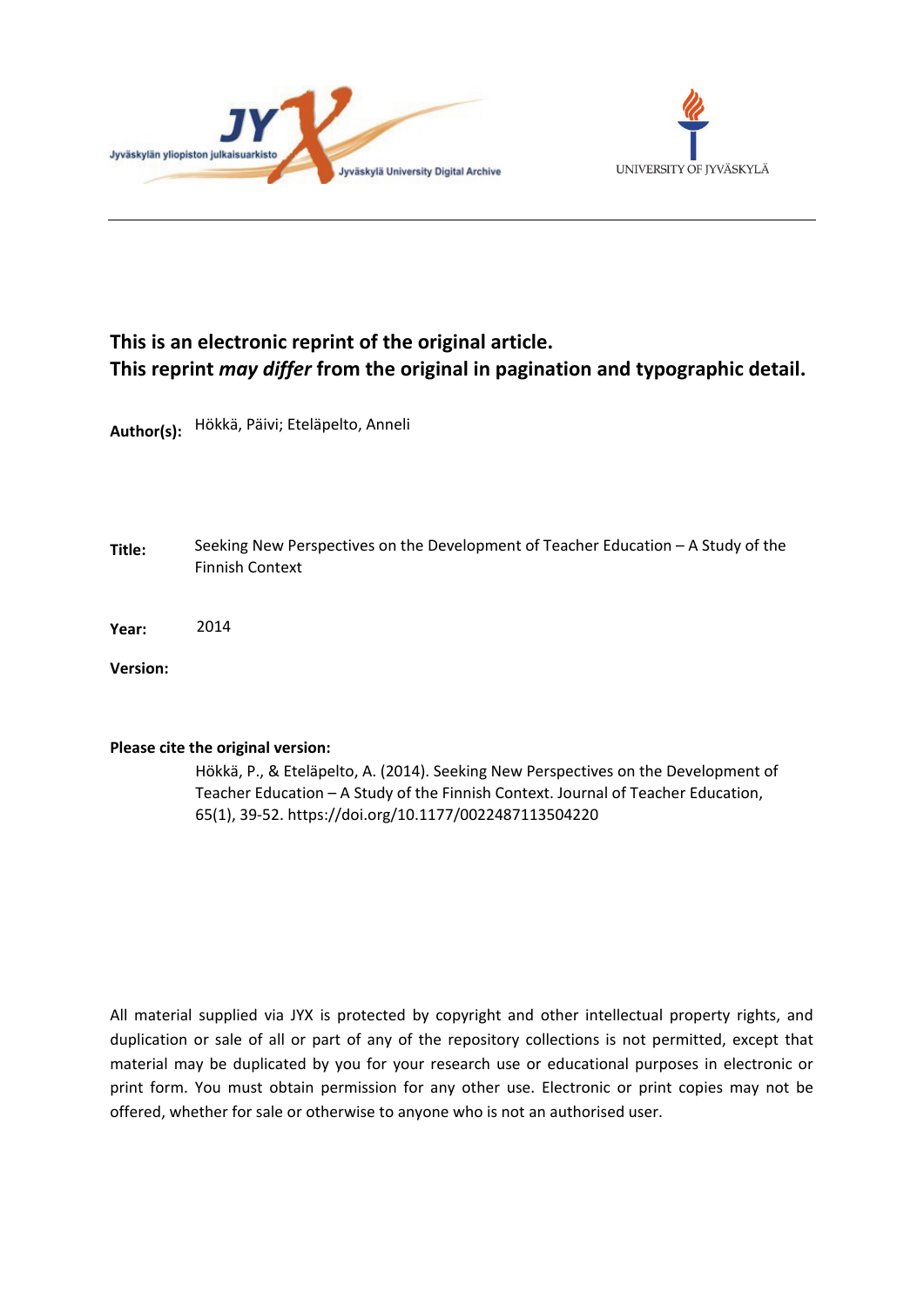# **Seeking New Perspectives on the Development of Teacher Education – A Study of the Finnish Context**

Päivi Hökkä & Anneli Eteläpelto, University of Jyväskylä, Finland

# **Introduction**

There is a global consensus that teacher education must be improved and resources and obstacles to developing teacher education need to be elaborated if it is to meet the challenges of the 21st century (Cochran-Smith et al., 2009; Darling-Hammond, 2010; Futrell, 2008; Korthagen, 2010; Murray, 2008; Niemi, 2002). Considerable variations exist in the implementation, pedagogy, and structure of teacher education worldwide, with differences also in the level of involvement of national governments. Yet despite these differences, the field of teacher education has consistently been an object of political debate. The aims at national level have included developing teacher education, promoting the work of teachers, safeguarding a socially coherent society, and maintaining the national cultural heritage (Cochran-Smith, 2009; Liston, Borko, & Whitcomb, 2008; Murray, 2008). However, questions arise as to whether teachers are being educated for a knowledge-based global society, or whether teacher education in its current form is an outmoded relic from a longdeparted industrial era (Futrell, 2008; Wang, Lin, Spalding, Odell, & Klecka, 2011). On a global level, developing teacher education and altering well-established teacher education programs appears to be a slow and difficult process (e.g., Fullan, 2001; Gorodetsky, Barak, & Harari, 2007; Korthagen, Loughran, & Russell, 2006; Margolin, 2007; Niemi, 2002; Peck, Gallucci, Sloan, & Lippincott, 2009; Smith, 2003).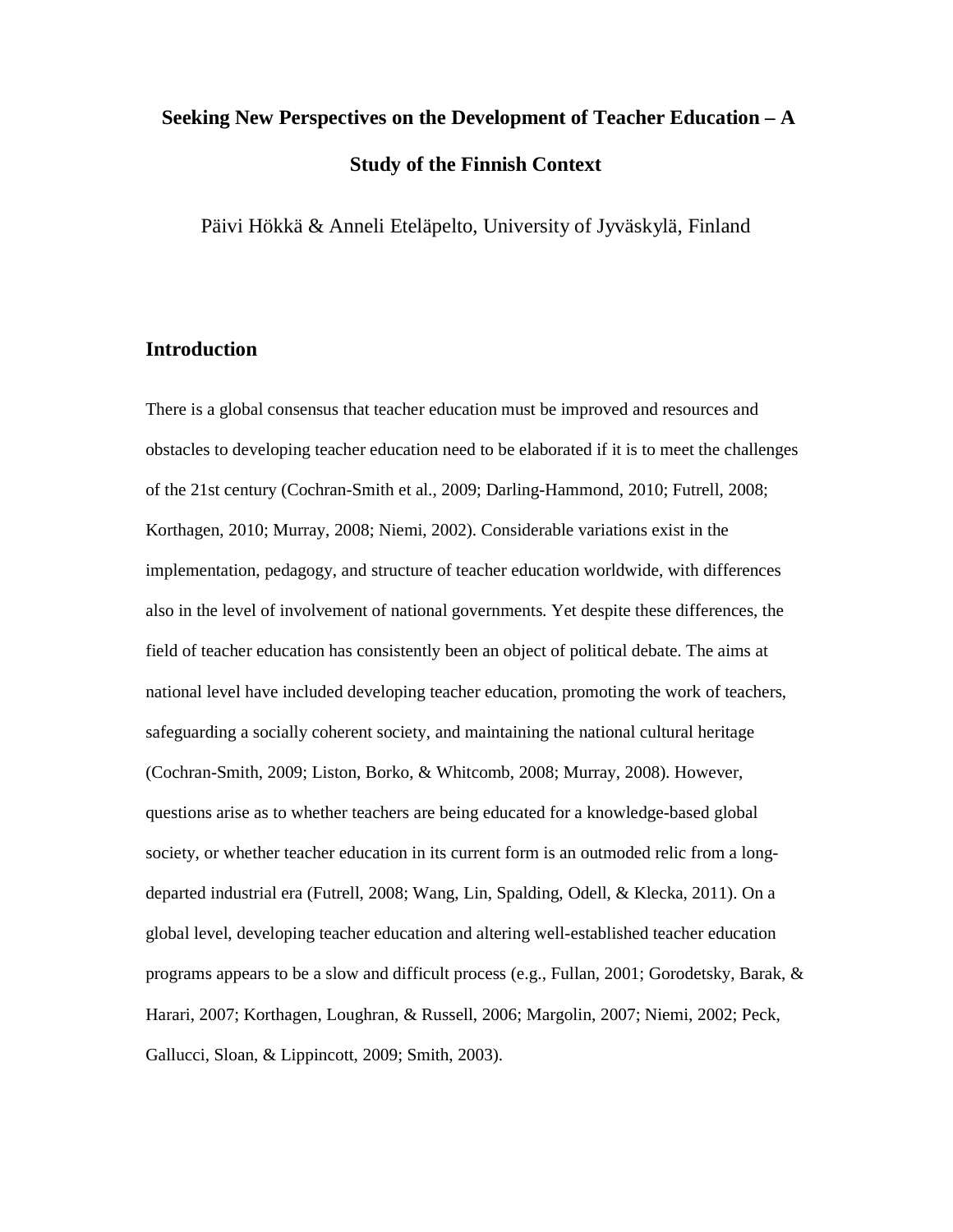In conjunction with calls for reform, education is increasingly becoming subject to economic and managerial pressures (Ball, 2012; Deem & Brehony, 2005; Kivirauma et al., 2012; Meyer, 2002; Taubman, 2009). One prevailing global trend has been the enactment of neoliberal economic policies and the adoption of New Public Management (NPM) principles. This has led to increased global competition, market-oriented reforms, and restructuring programs that have forced educational organizations to adopt new, strategy-oriented, managerial models (Ball, 2012; Lindblad & Goodson, 2010; Pollitt & Bouckaert, 2011). In seeking to achieve maximum profitability, educational organizations are increasingly required to emphasize strategy-oriented control and accountability, which has involved centrally imposed standards and new systems of monitoring and evaluation (Dent, van Gestel, & Teelken, 2007; Hudson, 2007; Meyer, 2002; Moos, 2005; Moos et al., 2008).

Teacher education organizations are no exception; they too must transform their organizational practices and improve their productivity (Knight et al., 2012; Reid, 2011), and are under pressure to be flexible and creative in transforming their strategies and practices in order to survive. Individual teacher educators have had to recognize the effects of increased competition and demands for accountability, while external evaluations have underlined the need for greater productivity in teaching work, including the production of published research articles (Hargreaves & Shirley, 2009; Robinson & McMillan, 2006; Sohlberg et al., 2010). Furthermore, neoliberal economic policies and new public management principles have led not just to increased control over educators' work but also – as argued, for example, by Murray (2008) – to an erosion of academic professionalism. Overall, it appears that in the global context of market competition, the professional independence of teachers and educators, and a previous culture of trust, are being replaced by ideals of accountability, efficacy, and productivity (Hargreaves & Shirley, 2009). This means that teacher educators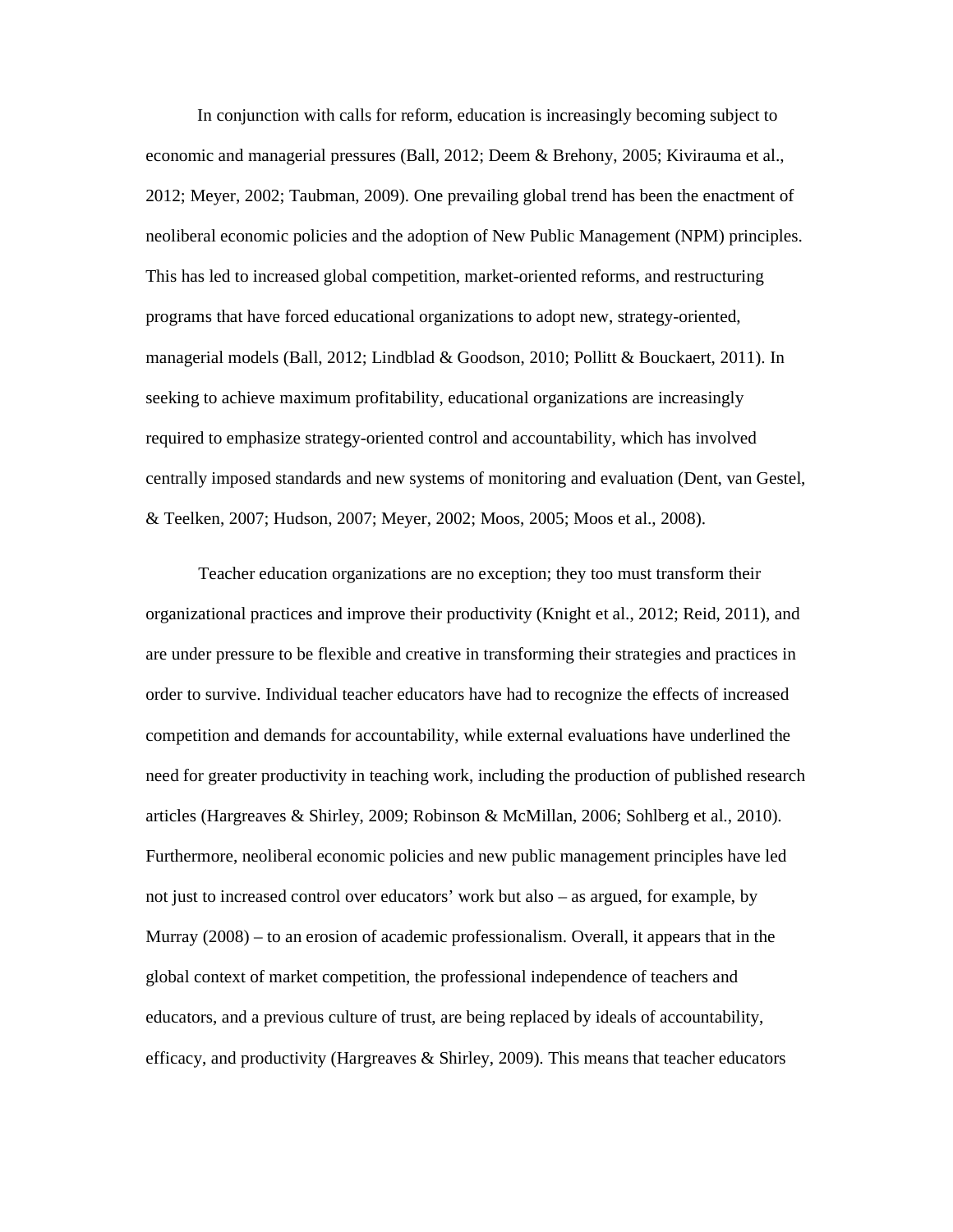now have to engage in continuous professional learning to reshape their work practices and renegotiate their professional identities.

Although a general picture of the challenges to developing teacher education has formed, we still know little about the professional learning of teacher educators or how this intertwines with their professional identity negotiation. Furthermore, little is known about how these aspects are resourced and constrained by organizational practices, discourses, and structures (Lunenberg, Korthagen, & Swennen, 2007; Murray & Harrison, 2008; Robinson & McMillan, 2006). There are gaps in our understanding of how teacher educators' professional learning is connected to their professional identity, how this is resourced and constrained, and the relationship between educators' professional learning and the organizational development of teacher education. Thus, research is required to shed light on the interrelationship between teacher educators' professional learning, the slow development of teacher education, and the reasons why change is so difficult to implement. In focusing on this issue, there is a need to elaborate on the most critical resources and obstacles to developing teacher education.

Therefore, in this study we investigate resources and obstacles pertaining to teacher educators' professional learning and organizational development in the context of academic and university-based teacher education in Finland. Based on the findings concerning the resources and obstacles, we suggest new solutions to promote continuous learning and the development of teacher education at an individual and collective level. In addition, we question the challenges emerging from the academic context, with the aim of contributing to the discussion on the nature of research suitable for academic teacher education. To investigate these issues we utilize our four previous empirical studies, which focused on different aspects of individual and organizational learning in the context of a Finnish teacher education (Hökkä, Eteläpelto, & Rasku-Puttonen, 2010; Hökkä, Eteläpelto, & Rasku-Puttonen, 2012; Hökkä, Rasku-Puttonen, & Eteläpelto, 2008; Vähäsantanen, Hökkä,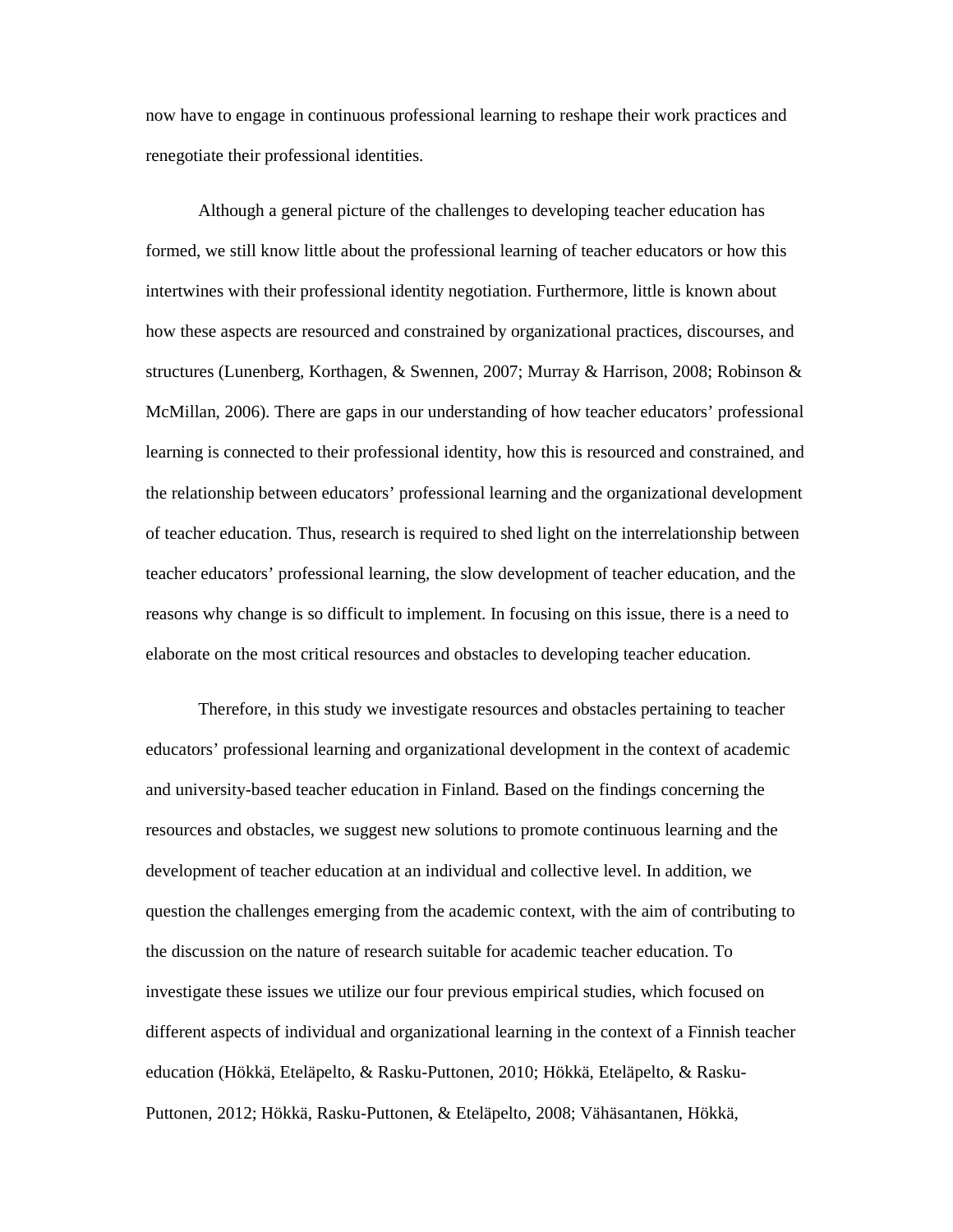Eteläpelto, Rasku-Puttonen & Littleton, 2008). The previous studies illustrated separate resources and obstacles to teacher educators' professional learning, but did not provide a comprehensive, overarching picture of these, nor the relations between them. By utilizing the findings of the four previous empirical studies focusing on separate resources and obstacles, in this study – based on the meta-analysis of the findings (e.g. Sandelowski & Barroso, 2006; Timulak, 2009) − we provide a novel multilevel synthesis in terms of the compilation of the resources and obstacles at individual, work-community and organizational and levels. Such a comprehensive understanding is pivotal if we wish to find sustainable solutions for developing teacher education. We argue that enhancing teacher educators' continuous professional learning, and the development of teacher education, requires developing teacher education concurrently at the individual, work community, and organizational levels. In addition, there is a need to construct multiple couplings between these levels.

Theoretically, we adopt the idea that individual and organizational developments are intertwined and should be studied as mutually constitutive. Sociocultural theory offers a fruitful framework to examine these issues, and in the following sub-section we present the main theoretical outlines.

#### **Sociocultural Lenses as a Framework**

The theoretical starting point of the research largely drew on Vygotsky's notions of human learning and development. Thus, we understand learning and change primarily in terms of socially and culturally mediated meaning construction, taking place through participation in shared communities of practice (Herrenkohl & Wertsch, 1999; van Huizen et al., 2005; Peck et al., 2009; Vygotsky, 1978). The sociocultural approach adopted here sees human action as mediated by language and other symbolic tools found within specific cultural contexts. Consequently, priority is given to the social context and cultural tools that shape the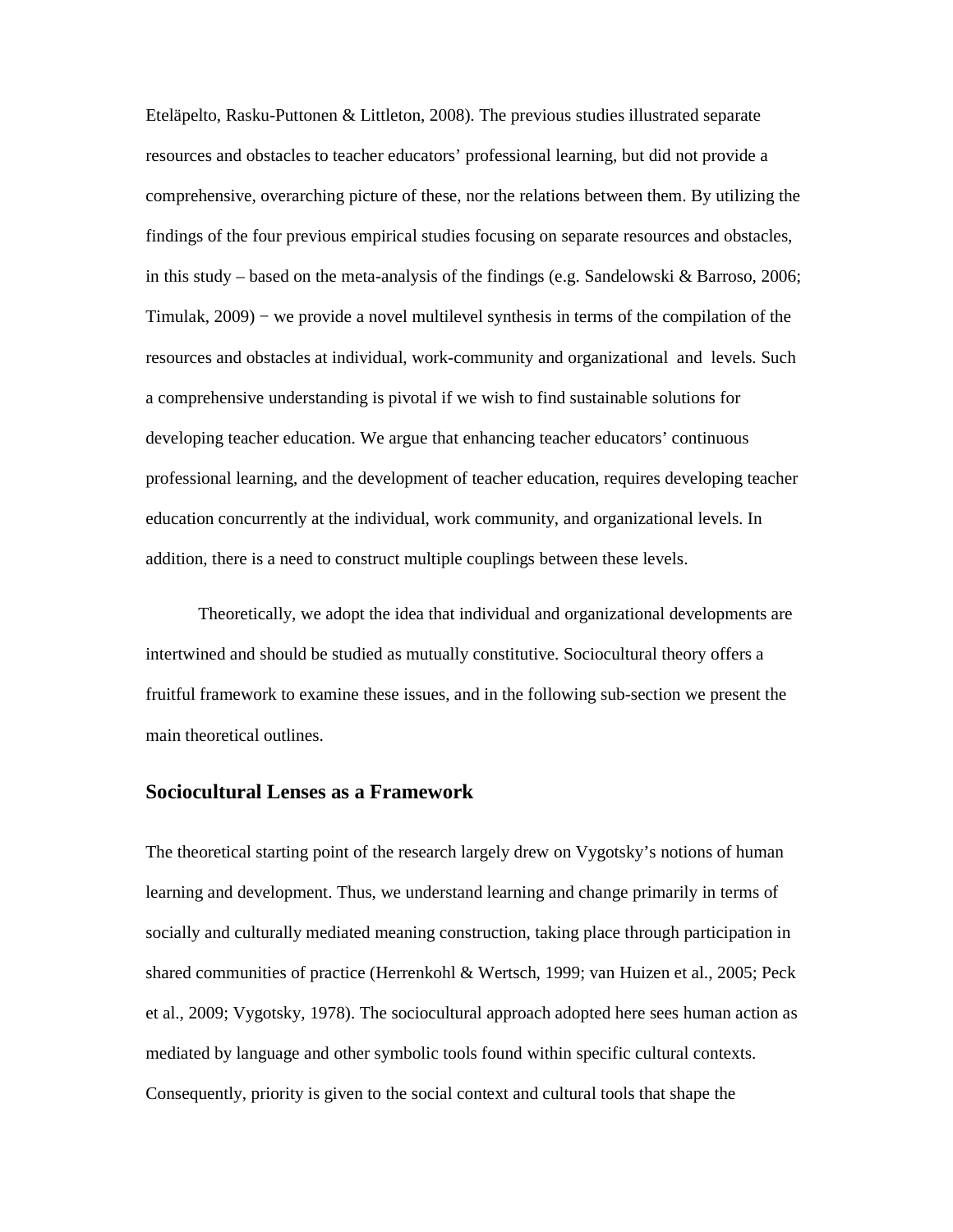construction of human understanding and action. In this way, what individuals believe and how they act is shaped by historical, cultural, and social conditions reflected in mediational tools. As a preeminent mediational tool, language is of paramount importance (e.g., Rogoff, 2003; Wertsch, del Rio, & Alvarez, 1995).

Participation within socioculturally constructed situational practices is regarded as a key factor in professional learning and organizational development (Boreham & Morgan, 2004; Brown & Duguid, 2000; Easterby-Smith, 1997; Wenger, 1998). Effective professional learning is understood to require conditions conducive to developing a dialectical relationship between professional and organizational development (Day & Gu, 2007). Individual and organizational development are seen as intertwined and mutually constitutive. Thus, the focus is on examining the multiple relations between the individual and social aspects of learning, and on understanding the processes through which individual and organizational learning are constructed (Herrenkohl, 2008; Imants, Wubbels, & Vermunt, 2013; Peck et al., 2009).

Individual and organizational learning will preeminently involve (i) the participation of individuals in shared meaning construction within communities of practice, and (ii) interaction between different communities of practice, involving common meaning construction, both within and beyond organizational boundaries (Wenger, 1998). The notion of organizational development in the context of teacher education includes ways of promoting continuous learning and developing teacher education practices (see also Gallucci, 2008).

Recent critics of the sociocultural approach have claimed that it adopts too narrow understanding of learning, placing too much emphasis on social and contextual factors (e.g., Billett, 2006a; Cairns, 2011). Therefore, we have taken a broader view of the sociocultural perspective, seeing learning not merely as an entity determined by social and cultural factors,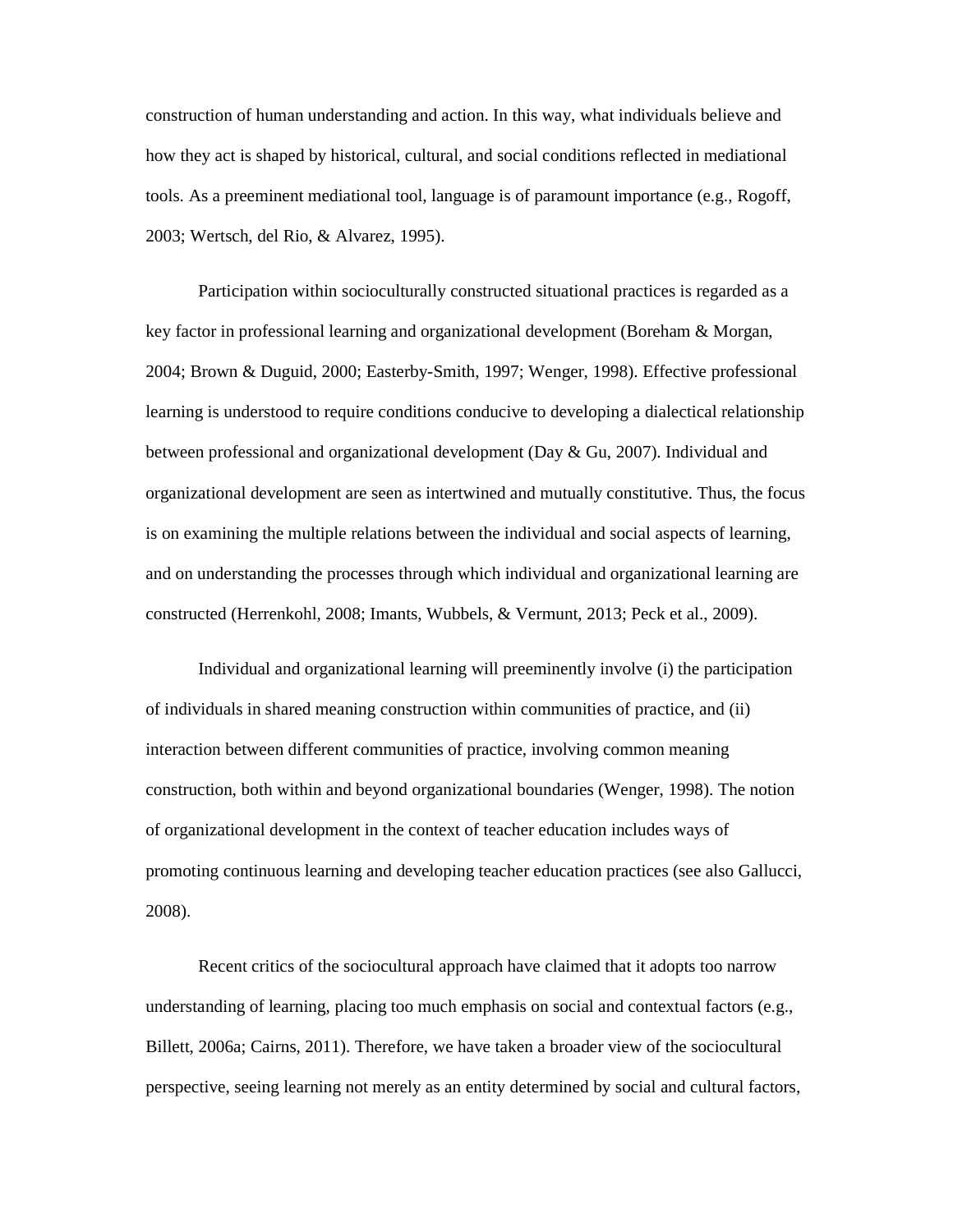but also as a phenomenon involving professional-identity construction (Eteläpelto, Vähäsantanen, Hökkä, & Paloniemi, 2013a). Identity is seen as constructed through a relationship that intertwines the social context, the individual's interaction with others, and his/her interpretations of these experiences (Day & Gu, 2007; Geijsel & Meijers, 2005; Sutherland, Howard, & Markauskaite, 2010). In addressing professional identity, identity negotiation is perceived to be an ongoing, socioculturally imbued process that occurs in a mutually constitutive relationship between the individual actor and the work context (Beijaard, Meijer, & Verloop, 2004; Lasky, 2005; Sfard & Prusak, 2005). This negotiation is a dynamic process, one that connects social suggestions (coming from the social context) with individuals' expectations. The integrative dynamic works in such a way that those concerned make sense of their work and themselves as professionals (Beijaard et al., 2004; Cohen, 2010). Professional identity encompasses individuals' commitments, orientations, values, ethical principles, and identifications (Vähäsantanen et al., 2008); in other words, it involves what individuals understand as being of most importance in their work.

Professional identities are constructed through participation in the practices and discourses of work organizations. Workplaces offer certain socially shared resources and constraints, within which individuals negotiate who they are, and who they might become, as professional actors (Billett, 2006a; Watson, 2008). During this process, organizational norms and instructions may be appropriated, ignored, or resisted (Fenwick & Somerville, 2006; Wells, 2007). This acting and negotiating requires the practice of professional agency, with professionals having to look at themselves and their previous identity commitments, identifications, ethical norms, and competencies. In general, the practice of individual agency implies that subjects are active directors of their own lives and have the power to influence matters concerning their own living (Biesta & Tedder, 2007; Eteläpelto, Vähäsantanen, Hökkä, & Paloniemi, 2013b; Hitlin & Elder, 2007). Consequently, we witness professional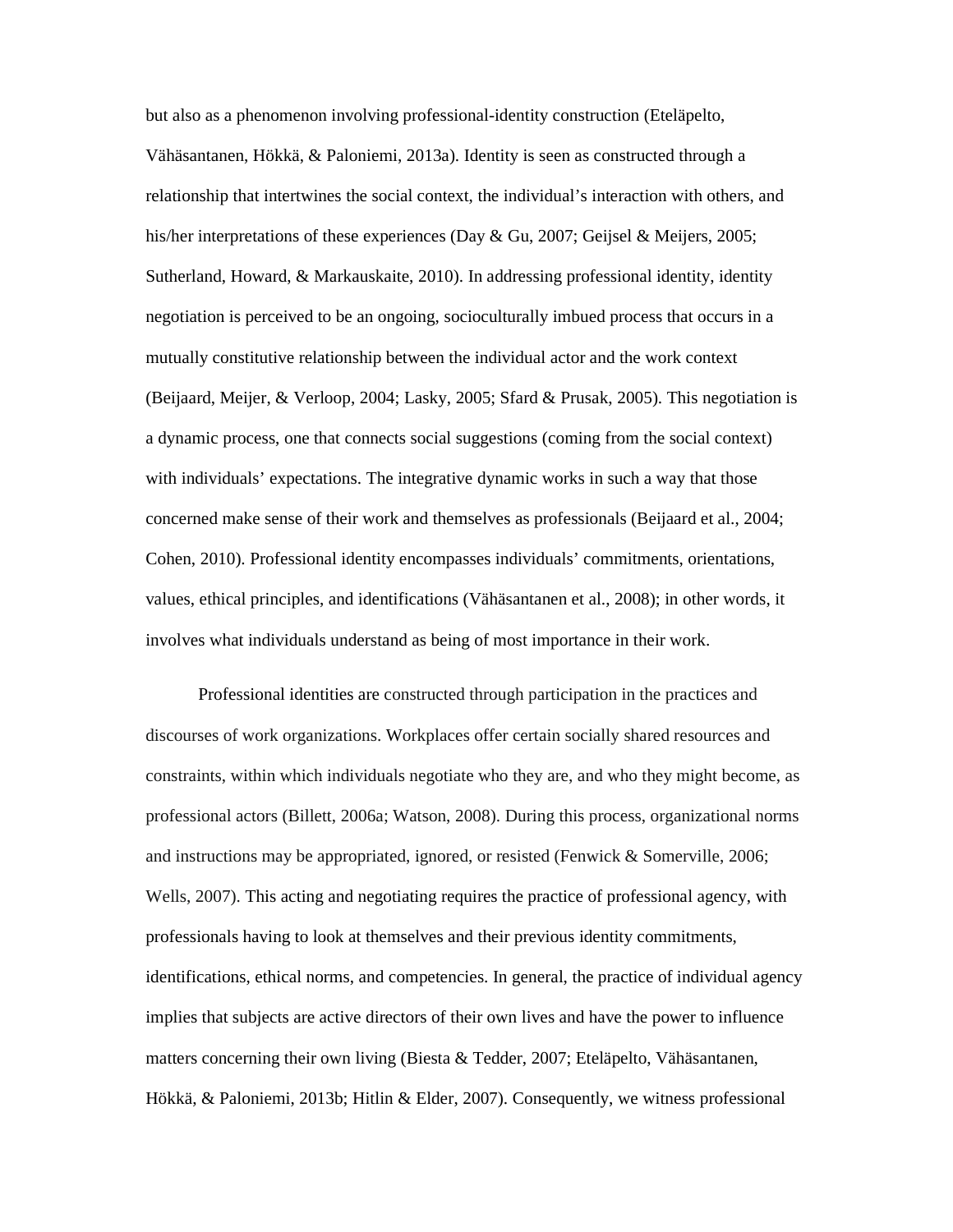agency being practiced when professional subjects and/or communities exert influence, make choices, and take stances in ways that affect their work and/or their professional identities (Eteläpelto et al., 2013). Professional agency is always exercised for certain purposes and within certain historically formed sociocultural and material circumstances, and it is constrained and resourced by these circumstances. The practice of professional agency is closely linked to professional subjects' work-related identities, comprising their professional and ethical commitments, ideals, motivations, interests, and goals (Billett & Smith, 2006; Eteläpelto et al., 2013b; Lewis, Enciso, & Moje, 2007; Lipponen & Kumpulainen, 2011; Vähäsantanen & Eteläpelto, 2011; Vähäsantanen, 2013; Watson, 2008).

 Methodologically this study utilizes a discursive approach, in the sense of organizational discourses being seen as framing the social context in which individuals exercise their professional agency within their local workplace practices. These discourses make possible certain socially available subject positions, which act as both resources and obstacles in renegotiating professional identities (Lewis et al., 2007; Reynolds, Wetherell, & Taylor, 2007; Wetherell, 2005). Thus, the negotiation of teacher educators' professional agency is seen to occur within organizational discourses and local work practices. In the following sub-section, we provide a description of the local context of this study in Finnish teacher education.

#### **Finnish Teacher Education as the Research Context**

As a socio-historical context for teacher education, Finnish teacher education is unique. Established in 1863, the education of primary and secondary school teachers has been organized at the university level since 1971. In 1979, it was decided that teacher education programs would take from four to five years to complete, and that the basic qualification for both primary and secondary school teachers would be the master's degree (Niemi & Jakku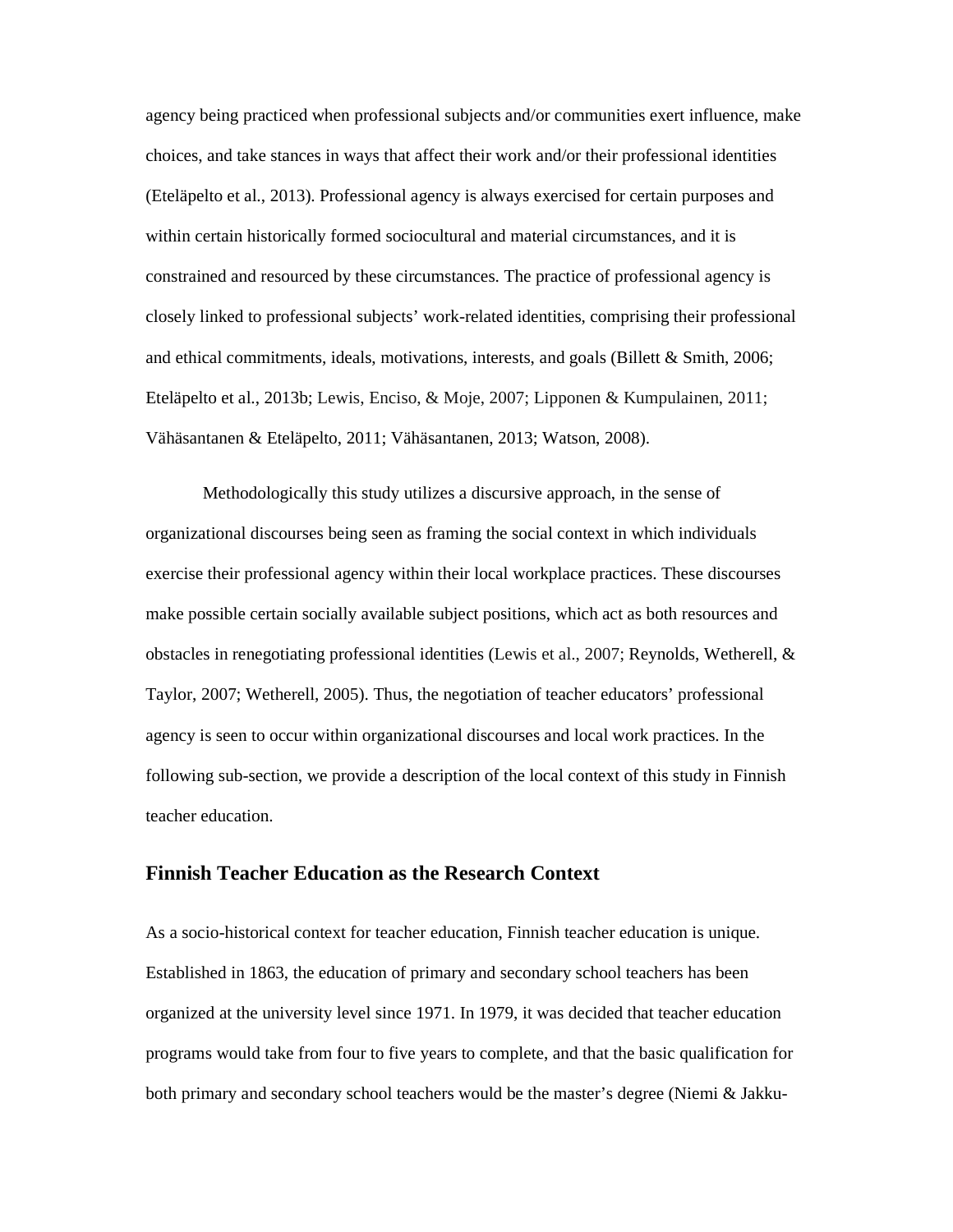Sihvonen, 2006). By contrast, teacher education programs in most other countries are graded at a lower (bachelor's) level; it is common for the teaching qualification for lower secondary education to be at the bachelor's level, with the master's level required only for upper secondary education.

Together with the uniqueness outlined above, one important feature of Finnish teacher education has been the strong emphasis on a research-based curriculum, within which the study of research methods and the writing of a master's thesis are pivotal to the professional competencies of prospective teachers. Furthermore, all courses in the program are integrated with research; prospective primary school teachers have educational sciences as their major subject, and teacher education studies also provide direct access to doctoral studies (Kansanen, 2007; Krokfors, 2007).

This means that for several decades the objective of Finnish teacher education has been to develop an academically high standard of education for prospective teachers. This approach, with its strong research emphasis, has aimed to train autonomous and reflective teachers capable of adopting a research-oriented attitude toward their work. Therefore, teachers are expected to take an analytical approach and to develop their teaching and learning environments continuously and systematically. This also means that teachers as professionals have been required to take an active role in decisions affecting education, and not merely implement decisions made by others (Krokfors et al., 2006; Niemi & Jakku-Sihvonen, 2006).

The strong academic orientation of teacher education is also reflected in the status of teachers in comprehensive education. An unusual feature of teacher education in Finland has been the large number of people applying to teacher education programs, and the intense competition for places. Only about 10 to 15% of applicants are accepted into teacher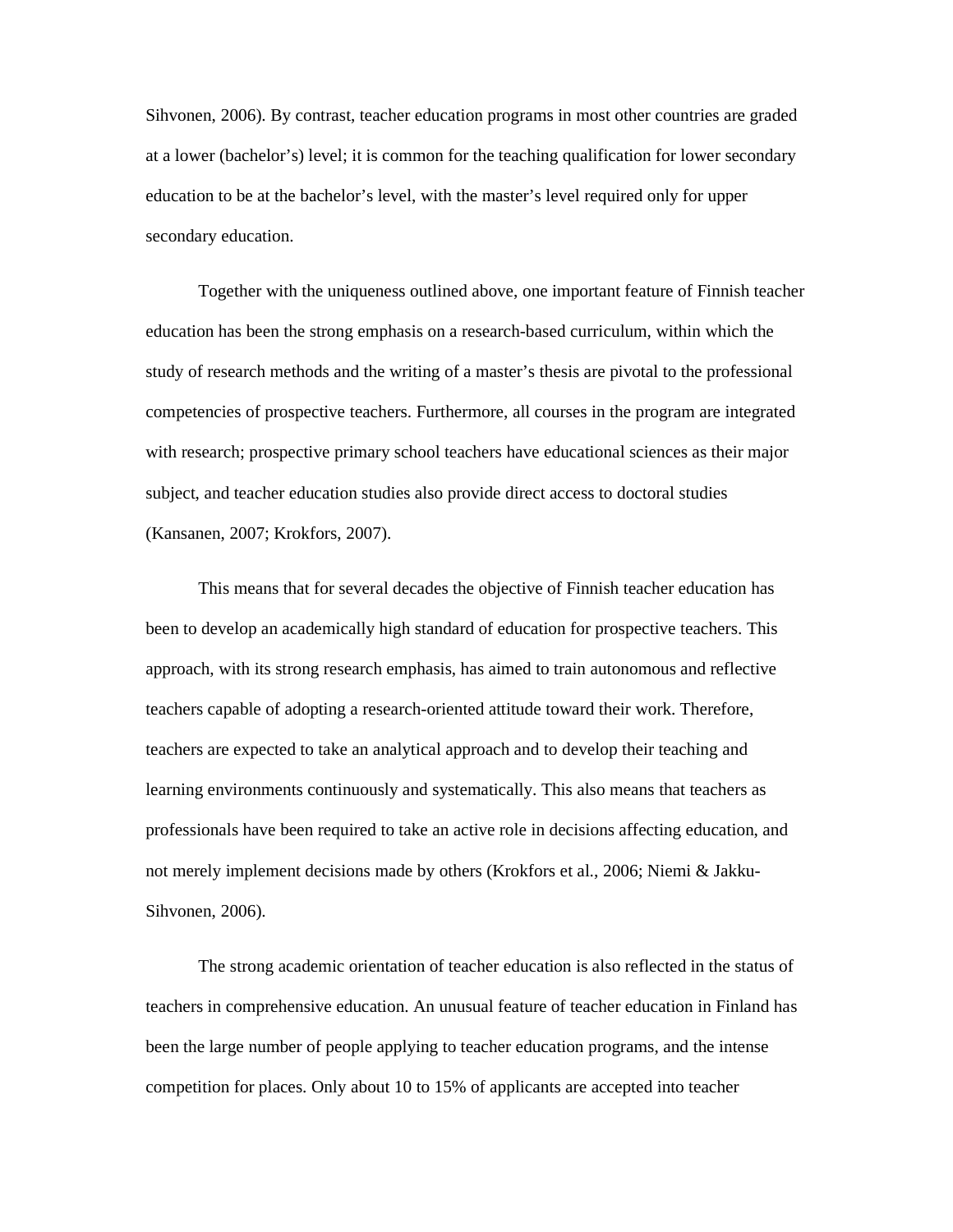education programs, and this applies to class teachers in particular. This increases the likelihood that student teachers will be suitable for the profession, highly motivated, and possess superior academic skills (Kansanen, 2007; Niemi & Jakku-Sihvonen, 2006).

The academically based teacher education described above has also imposed high standards on teacher educators. They are considered academic professionals, and to be appointed for example as a senior lecturer one must have a doctoral degree and a high level of pedagogical competence. Given that research-based teacher education has been practiced in Finland for longer than in any other country, the Finnish system offers an interesting context in which to examine the professional learning and identities of teacher educators in relation to teacher education practices, discourses, and cultures.

The Finnish teacher education system has aroused considerable international interest in recent years due to its excellent performance in international assessments (e.g., Hargreaves & Shirley, 2009; Sahlberg, 2010). Particular note has been taken of the impressive learning outcomes of Finnish 15-year-olds in Pisa testing, in which Finland emerged as the top country, or earned a place in the top three countries, in 2000, 2003, 2006, and 2009. The general agreement is that high scores in international assessments and achievement tests are largely the result of the high quality of teachers and teacher education (e.g., Niemi, 2011; Sahlberg, 2011). Nevertheless, it would be a mistake to think that the Finnish teacher education system is "finished" or complete, since this would be disastrous in terms of maintaining high-quality teacher education in the future. In times of new demands arising from enormous transformations in societies, there is a need to be aware of potential obstacles to teacher educators' continuous professional learning and developing teacher education.

#### **Research Aims and Questions**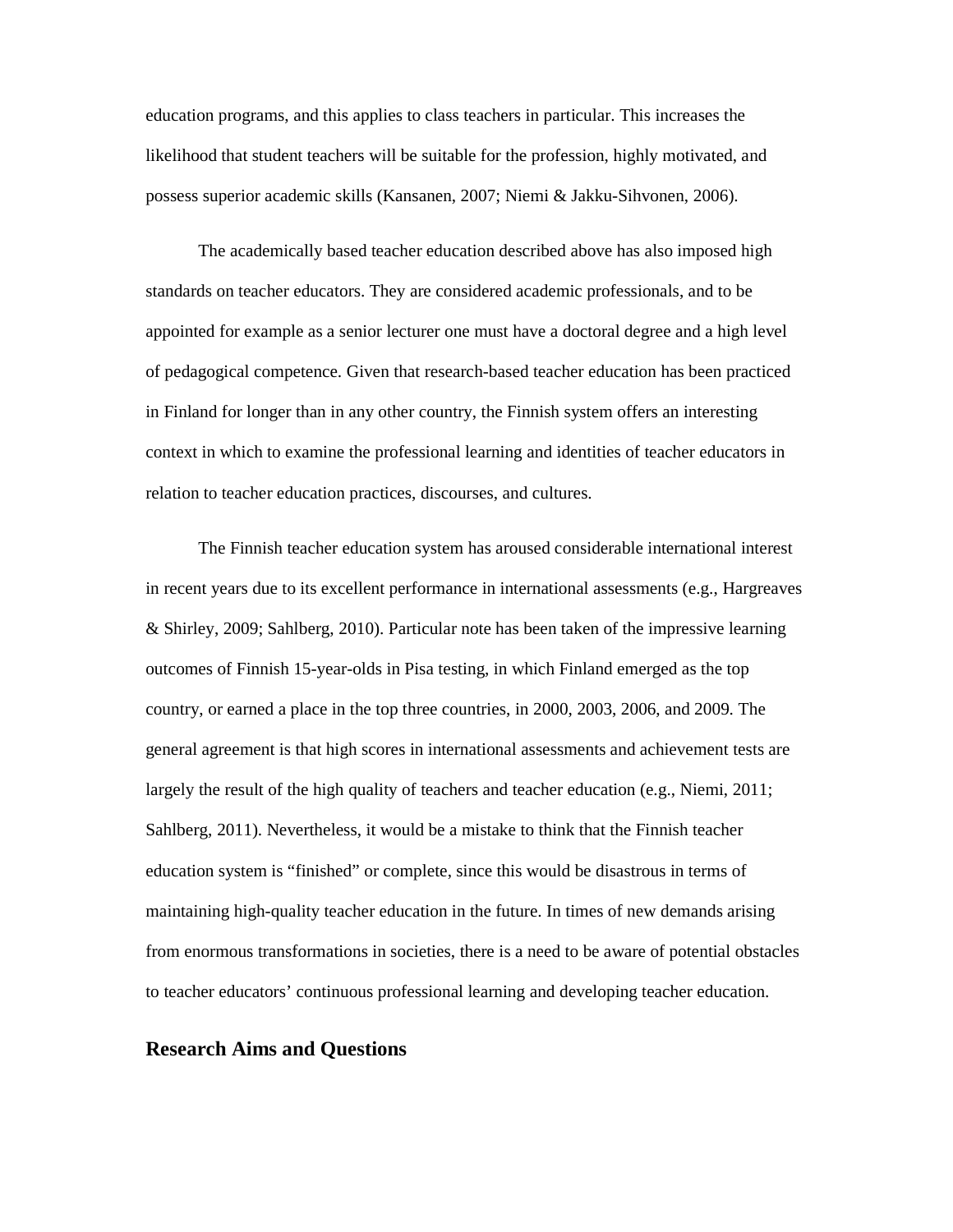To face the future challenges of teacher education there is a need for a more elaborated understanding of the resources for, and constraints in, developing teacher education. The purpose of this study is to contribute to the discussion on the major resources and obstacles to developing teacher education and finding novel solutions to overcome the obstacles. Our main aim was to investigate the resources and obstacles relating to teacher educators' professional learning and the organizational development of teacher education. The overarching research question of this study was defined as follows: What kind of resources and obstacles were perceived as most important for professional learning and developing teacher education? The sub-questions were formulated as follows:

1. What kind of resources and obstacles were perceived as important for teacher educators' individual professional learning?

2. How were these resources and obstacles manifested in teacher educators' professional identity negotiations and the practice of professional agency? 3. What kind of constraints were perceived at the level of organizational development?

Based on the findings we aim to provide practical conclusions and possible approaches to overcome the obstacles, and find new perspectives on the development of teacher education.

## **Method**

In this study we applied qualitative meta-analysis (e.g. Sandelowski & Barroso, 2006; Schreiber, Crooks, & Stern, 1997; Timulak, 2007; 2009) in re-analyzing the main findings of our four previous (primary) empirical studies focusing on separate resources and obstacles to teacher educators' professional learning and organizational development (Hökkä et al., 2008; 2010; 2012; Vähäsantanen et al., 2008). These four primary studies utilized the same empirical data, focusing on different aspects of individual, work community, and work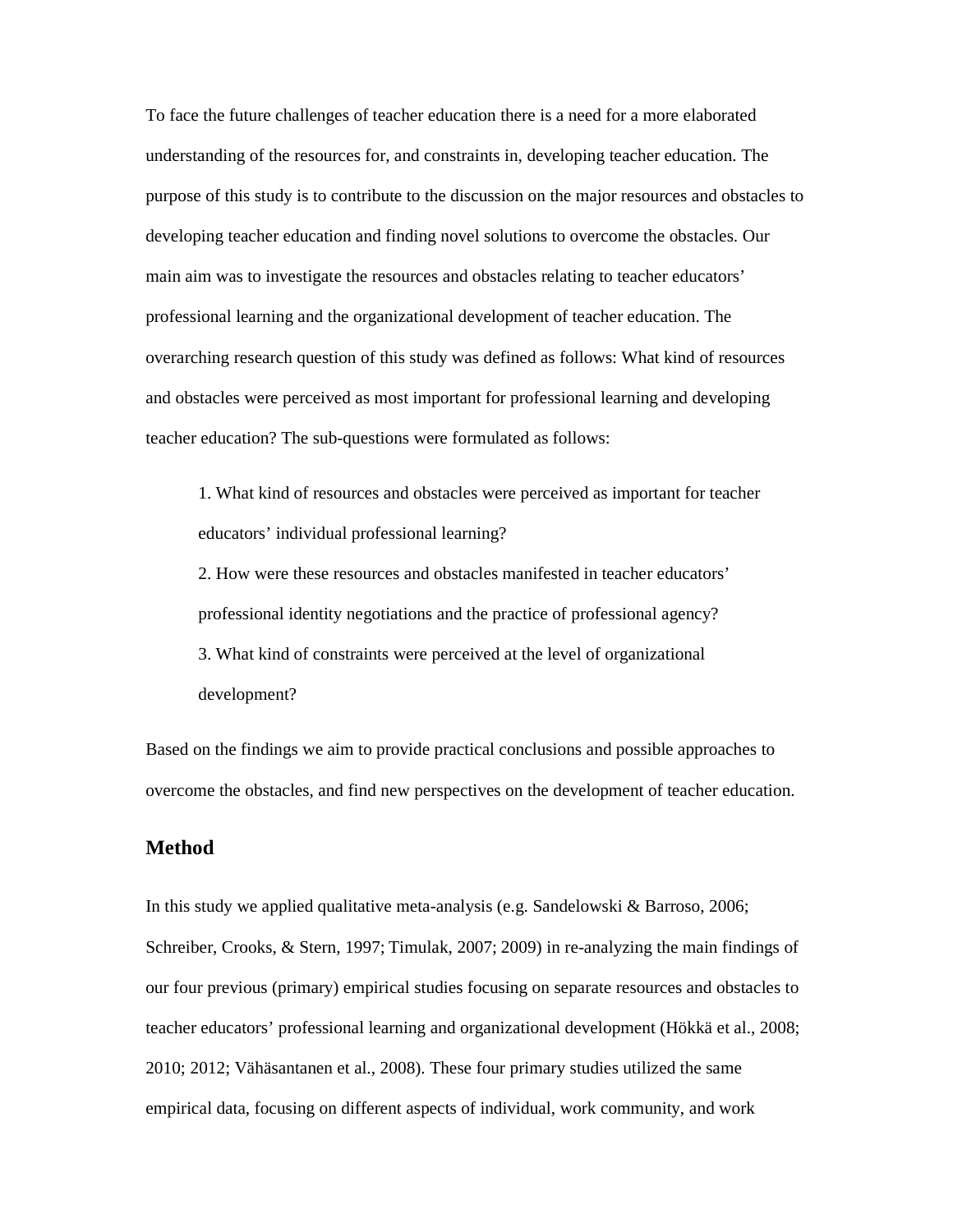organizational level resources and obstacles gathered in one Finnish Teacher education department. The four previous studies were different also in terms of applying different methods of analysis (thematic analysis, qualitative content analysis, discursive analysis). Thus, they revealed different levels of resources and obstacles, but did not give a comprehensive picture of these and the relations between these.

By utilizing qualitative meta-analysis our aim was to conduct a secondary qualitative analysis of primary qualitative findings (e.g. Timulak, 2009), and provide a more comprehensive description of the challenges in developing teacher education both at an individual and collective level. The more comprehensive description was sought through treating the main findings of the primary studies as data and focusing on their ambiguities, differences, and commonalities. In the meta-analysis we first extracted the findings on resources and obstacles revealed in the four previous studies. After this, we constructed a compilation of the major resources and obstacles, and categorized them to individual, work community and organizational levels according to the research questions. By categorizing and comparing the main findings of the primary studies, together with examples and data extracts, we were able to establish meta-analytic categories for teacher educators' individual professional learning, professional identity and agency, and organizational development.

 We conducted the four primary studies in one of the biggest and oldest Finnish teacher education departments (with 90–100 employees, comprising about nine subjectmatter groups with between three and nine teacher educators in each) within a large multidisciplinary Finnish university. We gathered the main data for the primary studies in 2005 through in-depth, open-ended interviews with eight teacher educators, selected purposefully as key informants representing different categories of age, academic status, teaching subjects, and time spent working in the department. There was at least one representative from all of the professional groups present in the department: assistants,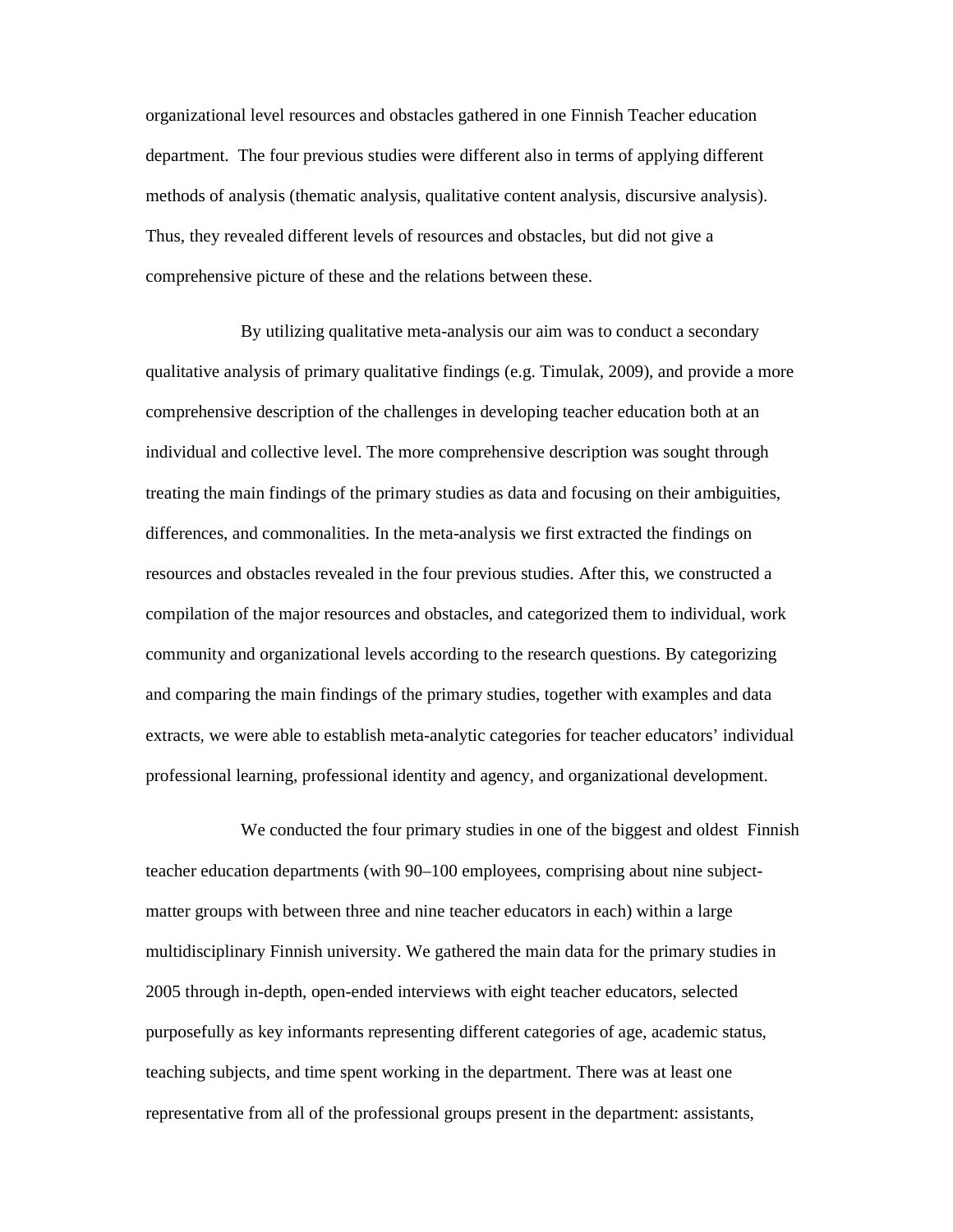university teachers, lecturers, and professors. There were also representatives of both permanent and temporary personnel.

The interviews were open-ended, with the aim to remain as open as possible to the participants' perceptions and accounts. However, an interview guide, including a list of questions to be talked through in the course of an interview, was utilized (Kvale  $\&$ Brinkmann, 2009; Patton, 2002). The research guide included four main themes: (i) reasons for becoming a teacher educator, (ii) teacher educators' experiences of working in the department, (iii) possibilities for developing as a teacher educator, and (iv) future expectations concerning the work.

Complementing the data was a research diary kept by the first author between 2002 and 2006, while she was working in the teacher education department in question. The author's dual position as practitioner and researcher was both a challenge and an advantage. It required continuous critical reflection during the entire research process, and especially in analyzing the data. However, such a position allowed the opportunity to consider the implementation of teacher education closely, and helped in understanding the culture of the teacher education department, with the chance to identify and define the aspects most worthy of study. The issue concerning the researcher's own position in the department, with its possible effects on the study and the trustworthiness of the findings, was one we considered carefully during the research process (Hökkä et al., 2010; 2012).

In the analysis of the interview-data we focused on the teacher educators' individual perceptions and experiences. However, we looked to identify common elements in different interviews, aiming to arrive at general characterizations from the interview data. In analyzing the data we applied thematic analysis (Braun & Clarke, 2006), qualitative content analysis (Hsieh & Shannon, 2005; Patton, 2002), and discursive analysis (Potter & Wetherell, 1987).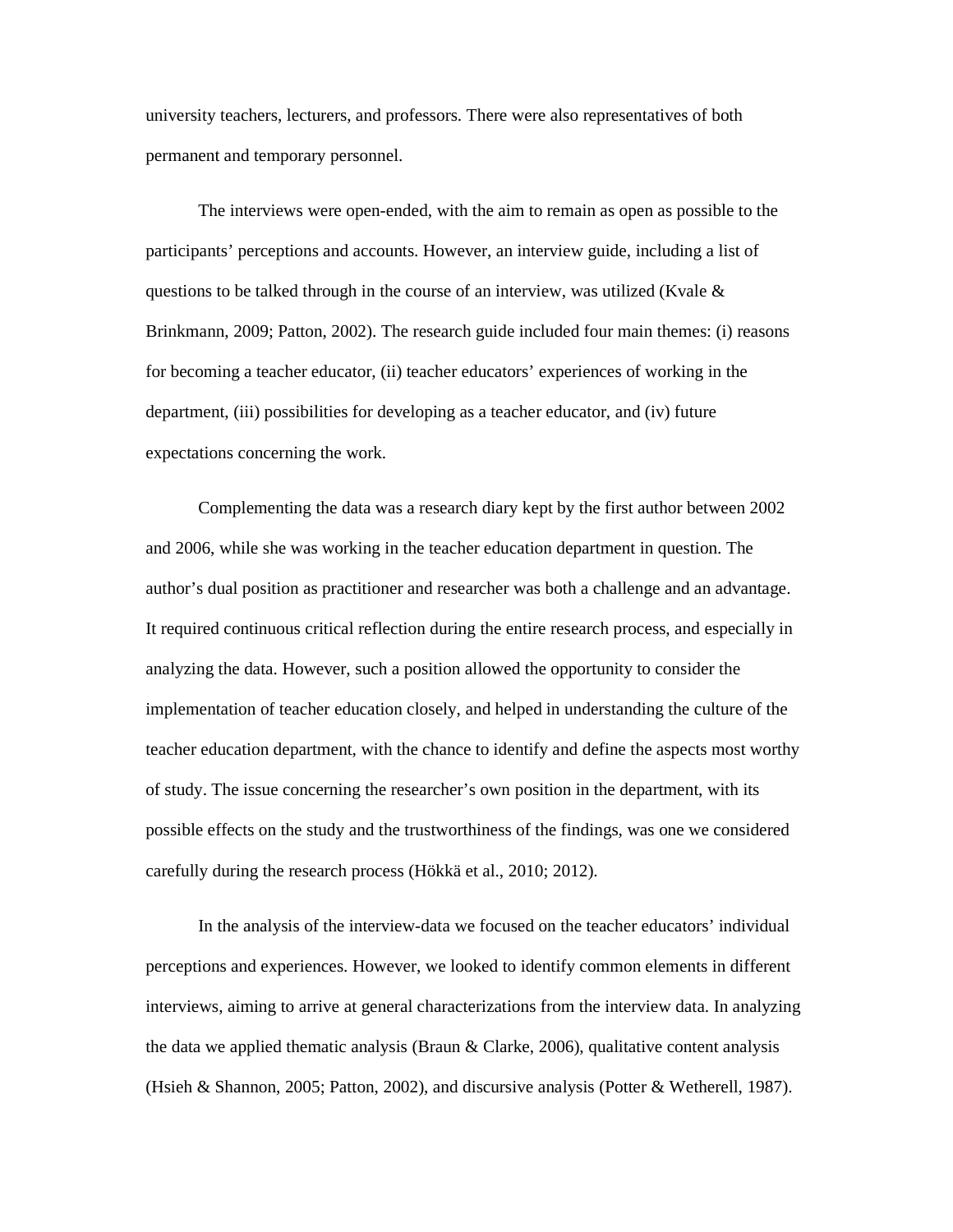The analysis was performed on cross-case bases, meaning that the answers from different people were grouped together to form common categories or to examine a variety of perspectives on central issues (Patton, 2002). The analysis focused on the educators' experiences on a general and shared level, rather than, for example, on the level of individual backgrounds. This was also necessary for ethical reasons, to ensure the anonymity of those interviewed.

## **Findings**

In the following sub-sections we present the findings of the research questions in the order in which they are presented above. We first describe findings relating to individual-level resources and obstacles to professional learning (research question 1), and then explain how the obstacles and resources are manifested in terms of professional identity negotiations and the practice of professional agency (research question 2). Finally, we present the kinds of constraints identifiable in organizational development (research question 3).

# *Professional Learning − Resources and Obstacles*

The teacher educators' professional learning was closely connected to their everyday work practices, and the educators indicated that they were free to develop their work, working practices, and teaching as they wished (Hökkä et al., 2008). Professional learning was achieved through the planning and implementation of the teaching and of various development projects connected, for example, to improving teaching methods or to the implementation of the curriculum. The educators were extremely satisfied with the resources offered by the department and the university, which provided them with opportunities to pursue their own education and implement their projects. Furthermore, they were able to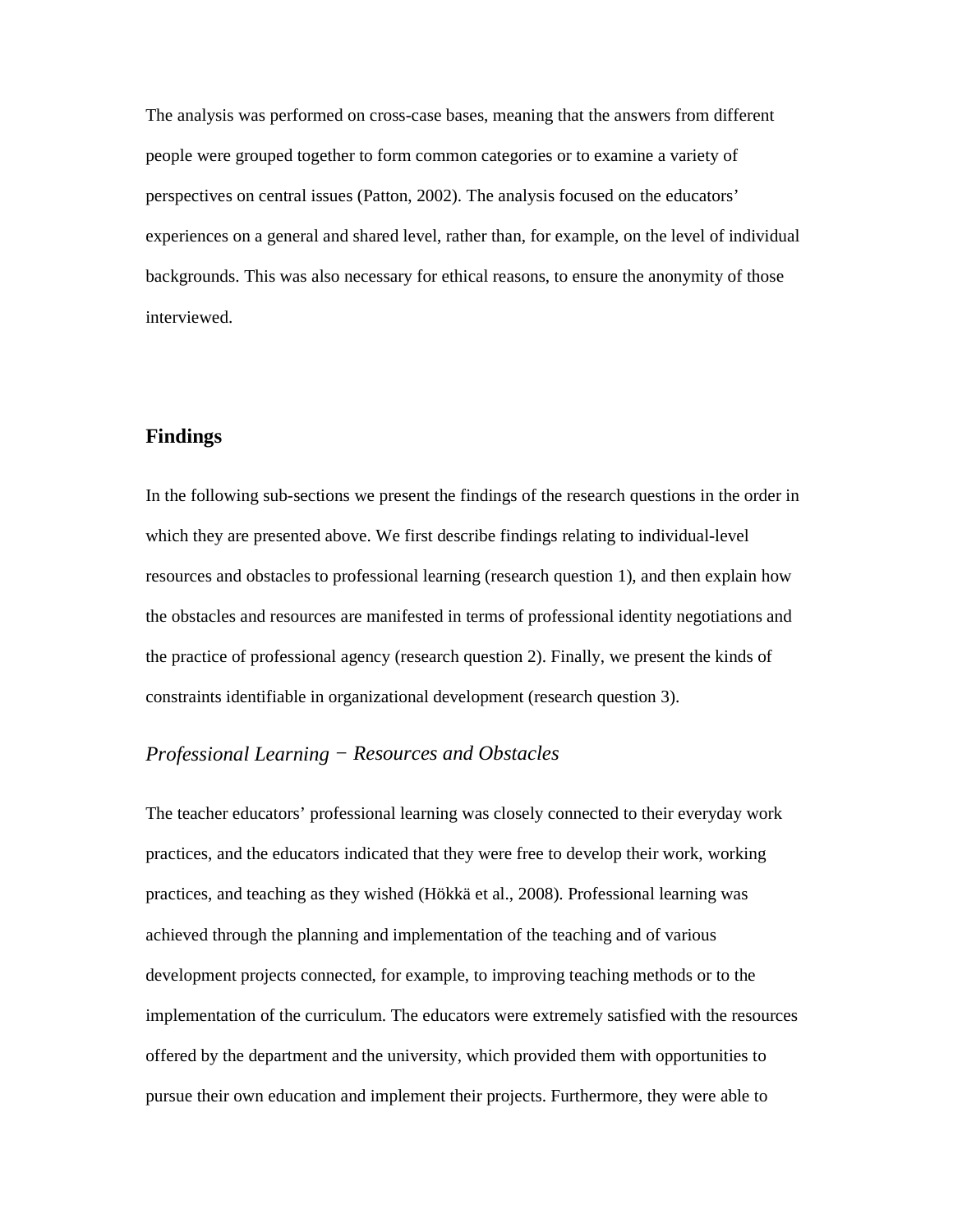engage actively with local, national, and international networks, and to form connections and networks independently. They highlighted the freedom to participate in different professional networks and collaborative groups (e.g., local schools) as an important resource for their individual professional learning.

Taken together, the research data supported certain emerging notions that view professional learning as integrated with ongoing participation and everyday work practices (c.f., Billett, 2006a). In human-centered creative professions, such as academia or teaching, in which the work demands personal commitment and continuous learning, these issues have been seen as pivotal (Hökkä et al., 2008). Furthermore, the professional learning of teacher educators can be seen as beneficial to the whole field of teacher education (and further, to education in general). Continuous learning is likely to enhance professional growth and maintain professional interest (Smith, 2003), and the research provided clear indications of this. The teacher educators were deeply interested in their work and in developing it to a higher level. Moreover, the data indicated that the resources and possibilities for continuous professional learning had a major influence on the educators' commitment to their work. In fact, having ample resources for professional development was considered one of the most rewarding aspects of the teacher educators' work, and an important factor contributing to their commitment to their work (Vähäsantanen et al., 2008).

With regards barriers to individual professional learning, the picture that emerged from the teacher educators' accounts was not entirely consistent with the common finding that the lack of time is a prime obstacle (e.g., Smith, 2003). The empirical findings of this study suggest that although a lack of time was problematic for educators, it is not viewed as a preeminent problem in professional learning. Instead, the main obstacle to professional learning turned out to be the limited, or even non-existent, collaboration among educators within the department. This aspect produced, in particular, barriers to collaboration across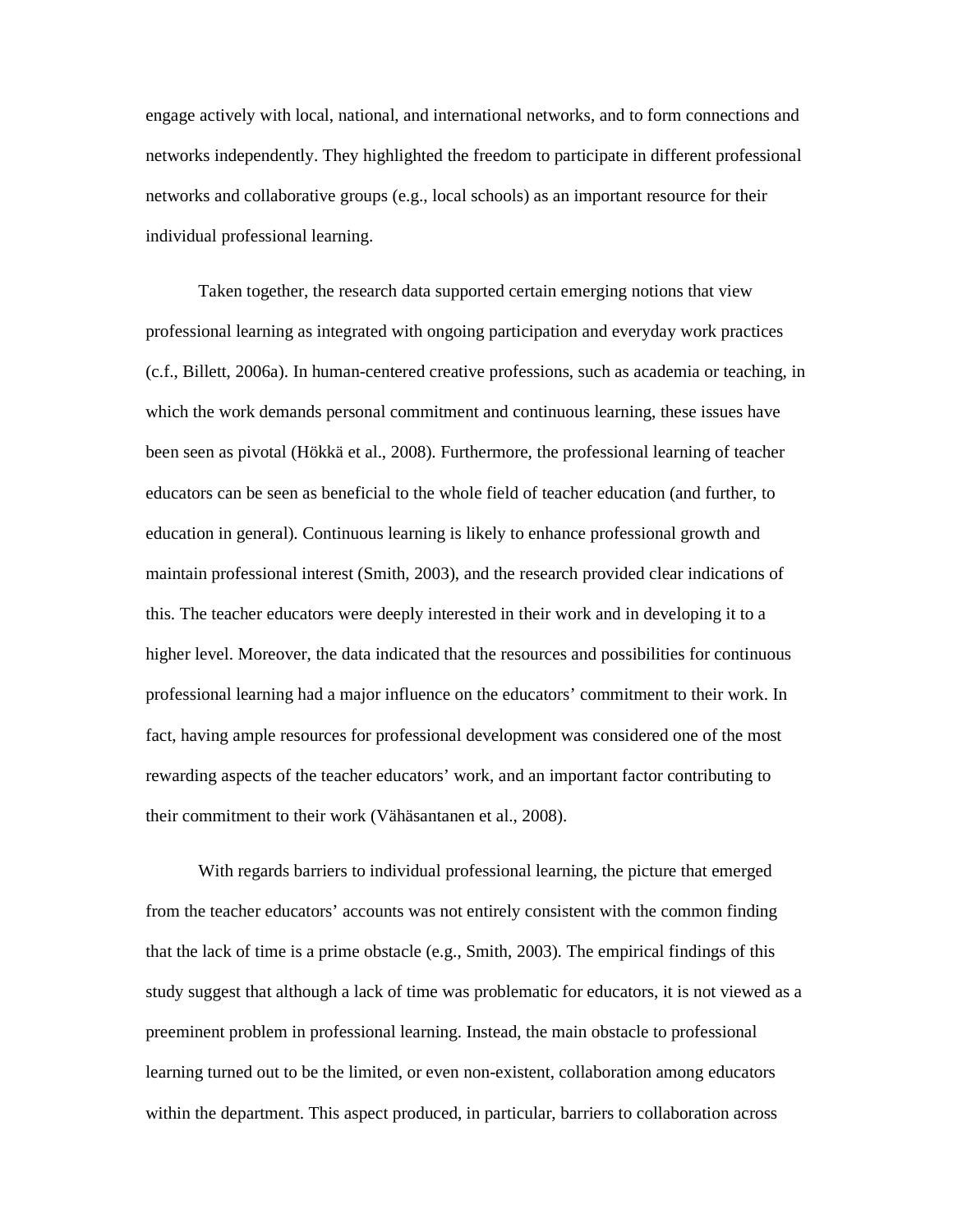different subject-matter groups, and between subject-matter groups and educational science. The boundaries underlined the differences between communities of practice, and emerged as barriers to mutual collaboration, shared meaning construction, and learning.

Furthermore, the educators found it difficult to apply their own expertise for the benefit of the department, as they felt unable to share it safely with others. It seemed that the educators tended to shelter their own ideas from the rest of the organization, being afraid that their ideas would be "shot down". As one teacher educator put it:

We have a bit of a tradition of shooting things down. When somebody develops something new, then in general the idea takes off in some way... There's a kind of disparagement, people clamming shut or questioning the whole thing. So you don't get anything like 'well done, you've done really good work'.

Thus, the situation ran counter to recent notions of shared practices and meaning construction as prerequisites for professional learning (e.g., Fuller & Unwin, 2004; Wenger, 1998).

However, what was promising for the future was the educators' strong desire to collaborate, negotiate, and exchange ideas with colleagues within the department (Hökkä et al., 2008). Every interviewee viewed colleagues as an important resource for professional learning, and would have liked more collaboration with her/his fellow educators. The following sub-section further illustrates the resources and challenges of teacher educators' professional learning in terms of professional identity and the practice of professional agency.

### *Professional Identity and Professional Agency*

The data analysis showed that the teacher educators identified very strongly with their roles and mission as teachers (Hökkä et al., 2008; 2012). Together with demonstrating commitment to the teaching mission, the educators identified very strongly with the subject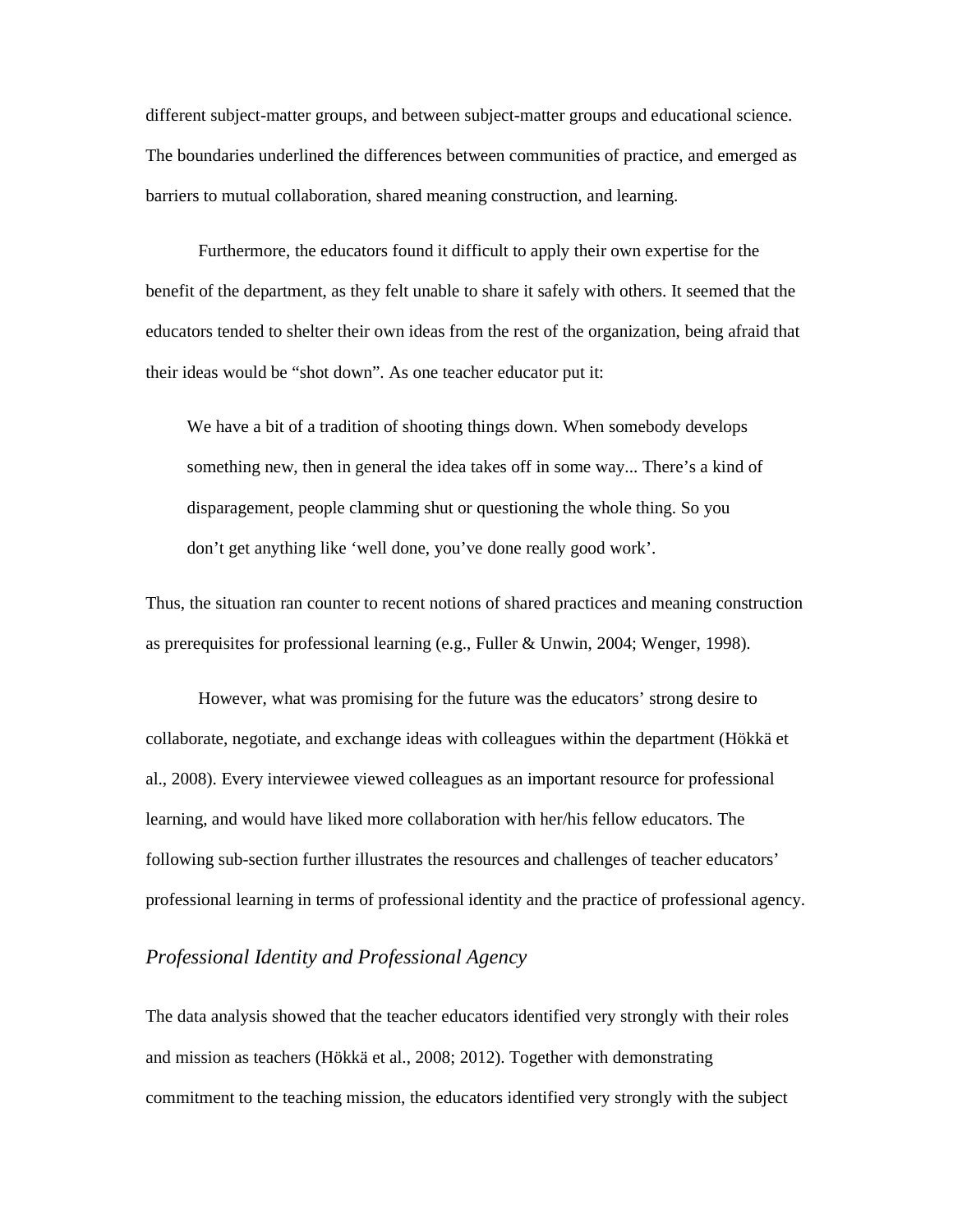matter they taught. They mostly described their prime professional challenge as developing their own subject matter and its pedagogies, and establishing its relevance to their students, together with ensuring they had the skills to implement the goals of the discipline in question. One teacher educator described this as follows:

I do have a mission in my teaching. I think that the subject matter I teach is so extremely important that I think that my mission is to convince all the others to understand its importance. And also to help our student-teachers to regard the subject matter neutrally and to help them to be able teach it properly. The mission is to make visible and reveal the diversity of my subject matter.

The finding is in line with other recent studies concerning teacher educators' professional identity. For example, Robinson and McMillan (2006) noticed that teacher educators were extremely committed to their teaching mission and pedagogical roles, and that when given more flexibility and time they would often prefer to use it to protect their teaching duties rather than, for example, undertake research. Similarly, Leslie (2002) showed that university staff members often favor teaching, even when the rewards are higher for those involved in research. This also seems to be the situation in the addressed Finnish academic context.

Our study indicated that the teacher educators' agency in terms of making choices and influencing their work and professional identity was strong (Vähäsantanen et al., 2008). Teacher educators made it clear that they could plan, develop, and implement their teaching according to their own intentions and wishes. This was manifested as the opportunity for them to work according to their individual professional orientations, to negotiate the content of their work, and to influence work community and organizational issues. Such matters were also seen as a natural part of being an academic professional. At the organizational level, the educators' professional agency was strong in terms of acting on and influencing shared issues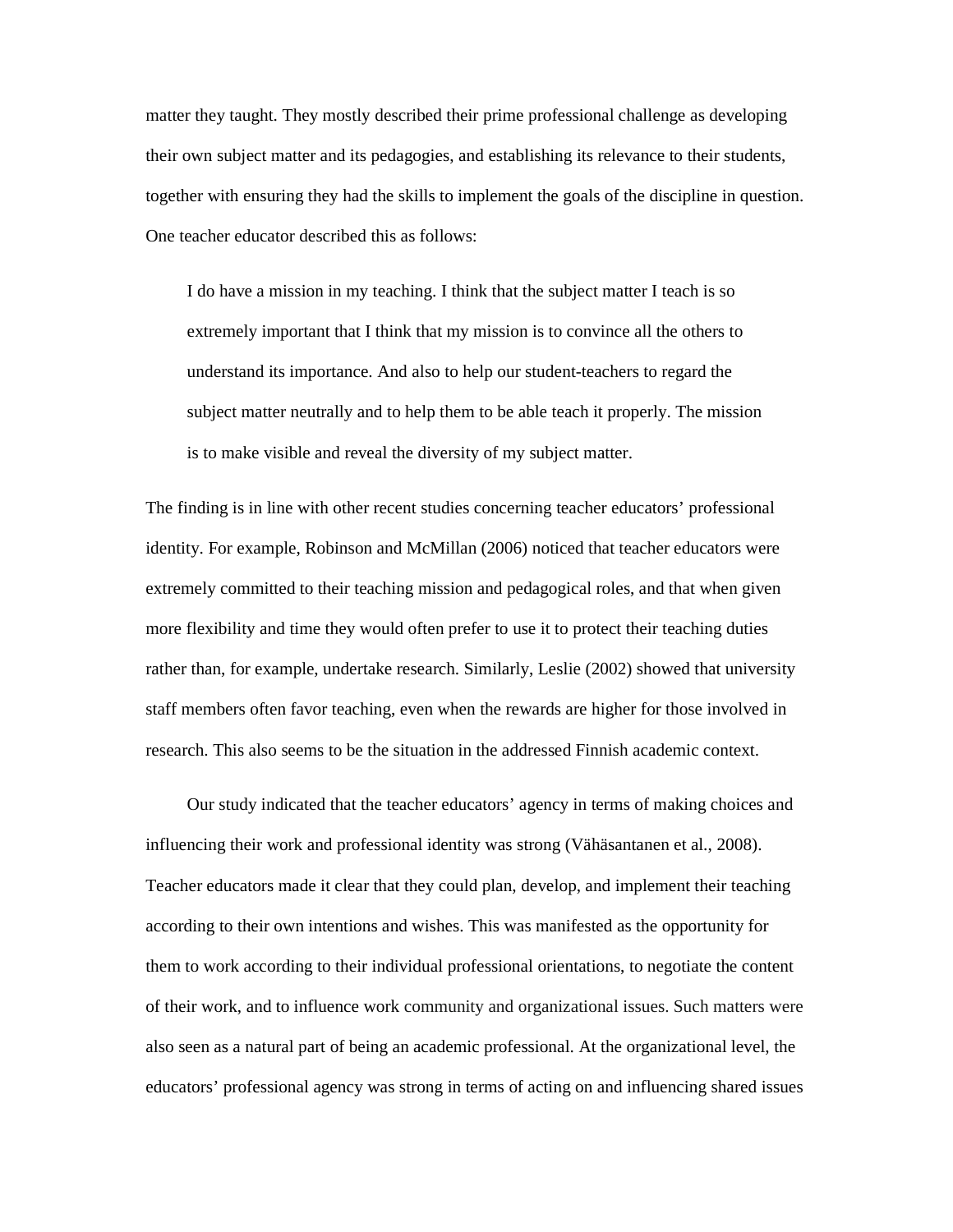within the department. However, this influence required familiarity with prevailing practices and discourses. The educators had the chance to negotiate, and even outmaneuver, the social suggestions offered by the university's central administration if these suggestions threatened the implementation of their teaching work. Here is how one teacher educator described this resistance:

Well, departmental meetings are pretty meaningless affairs. I mean, somehow I get the picture that they start off from some point other than people's own needs. Or from the fact that the central administration places certain demands on us and these demands have to be met, and if they are to be met then people have to be organized. And I think that's somehow the basic logic. And then these, you could say, the rank-and-file teachers want to resist these things, or at least not do anything.

In teacher education studies globally, the issue of educators as researchers has been raised and their dual role as practitioners and academic scholars highlighted (e.g., Cochran-Smith, 2005; Murray et al., 2009). Our study supported these notions, showing that teacher educators' agency within researcher-identity negotiations was contested and weak (Hökkä et al., 2012). Furthermore, the connection between the teacher- and researcher-identity appeared fragile, and for the most part teaching and research were described as two separate functions. One teacher educator described his thoughts about research as follows:

There is no collaboration in research…and any research that I manage to do is totally connected with my own materials.

In accordance with this, Chetty and Lubben (2010) have presented findings indicating that teacher educators often see the role of researcher as unfamiliar, and sometimes as unnecessary or even threatening. Similarly, Murray, Czerniawski, and Barber (2011) found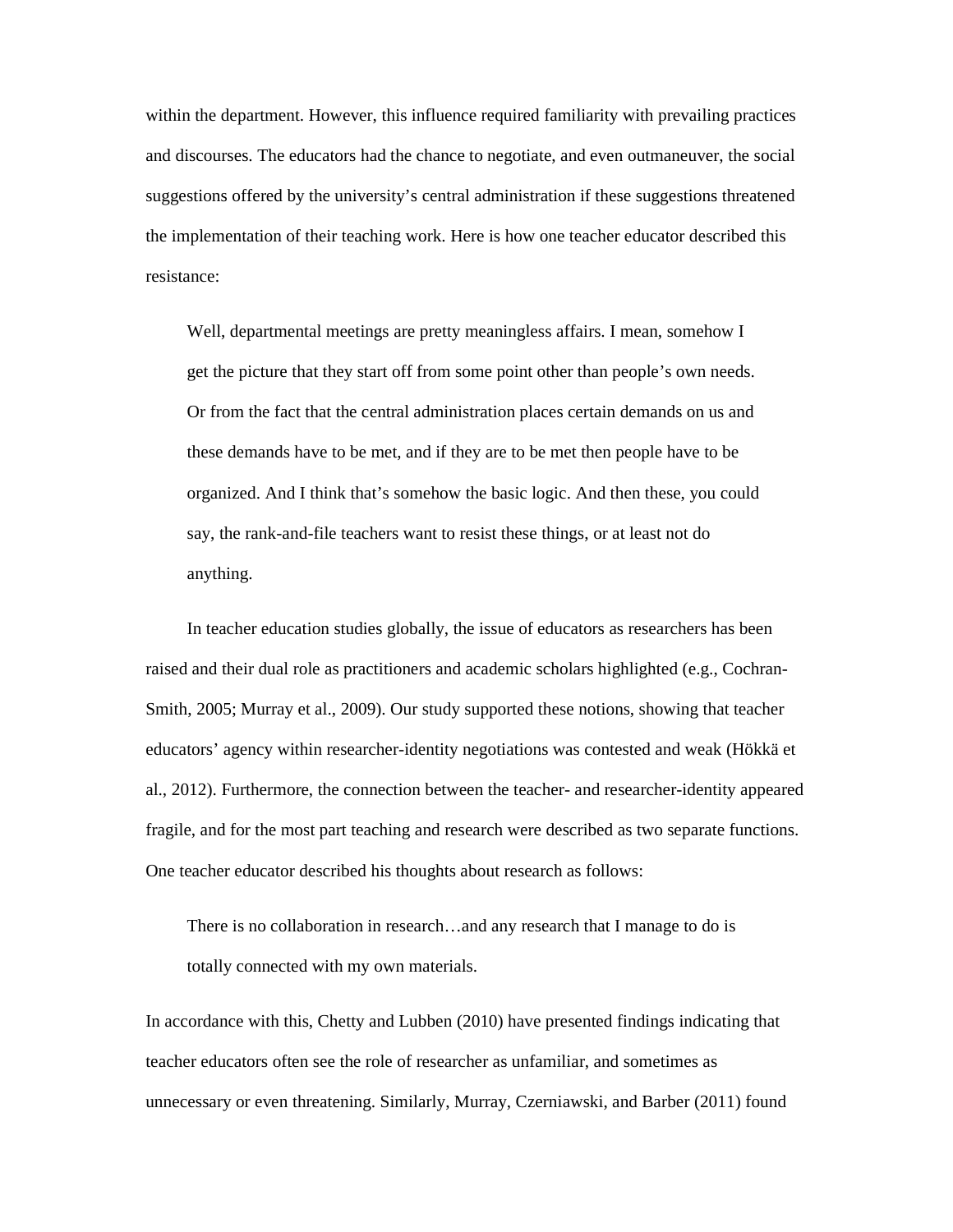that teacher educators might resist the idea of research engagement and of having an identity as an academic. Thus, teacher educators tend to identify themselves foremost as teachers rather than academic scholars (Beck & Young, 2005). However, similar finding is somewhat surprising in the context of Finnish teacher education, where the discourse of academic and research-based teacher education has prevailed for decades (Krokfors, 2007; Niemi & Jakku-Sihvonen, 2006).

In considering problems associated with professional identity renegotiations and the practice of professional agency, the findings showed that major obstacles emerged from the social positioning taking place in work context. Our study demonstrated that teacher educators' agency in terms of participation in shared work practice was weak and fragile, while it appeared that the teacher educators' renegotiation of professional identity was problematic due to the labels put on them by other teacher educators and the work community (Hökkä et al., 2008; Vähäsantanen et al., 2008). In the teacher educators' work community, it seemed difficult or even impossible for them to be regarded as anything other than representatives of stable positions, determined mainly by the subject matter they taught, as one teacher educator indicated:

People here really put each other into particular categories and you can't get rid of these conceptions. And it inevitably leads to these kinds of camps being formed and inevitably creates these kinds of boundary fences as regards people's ideas. And then it has an effect on one's whole existence as a person, the idea that you are classified into some particular category and that you can't think of anything else and can't do anything else. And you can never get rid of these conceptions; that kind of thing really bothers me a lot.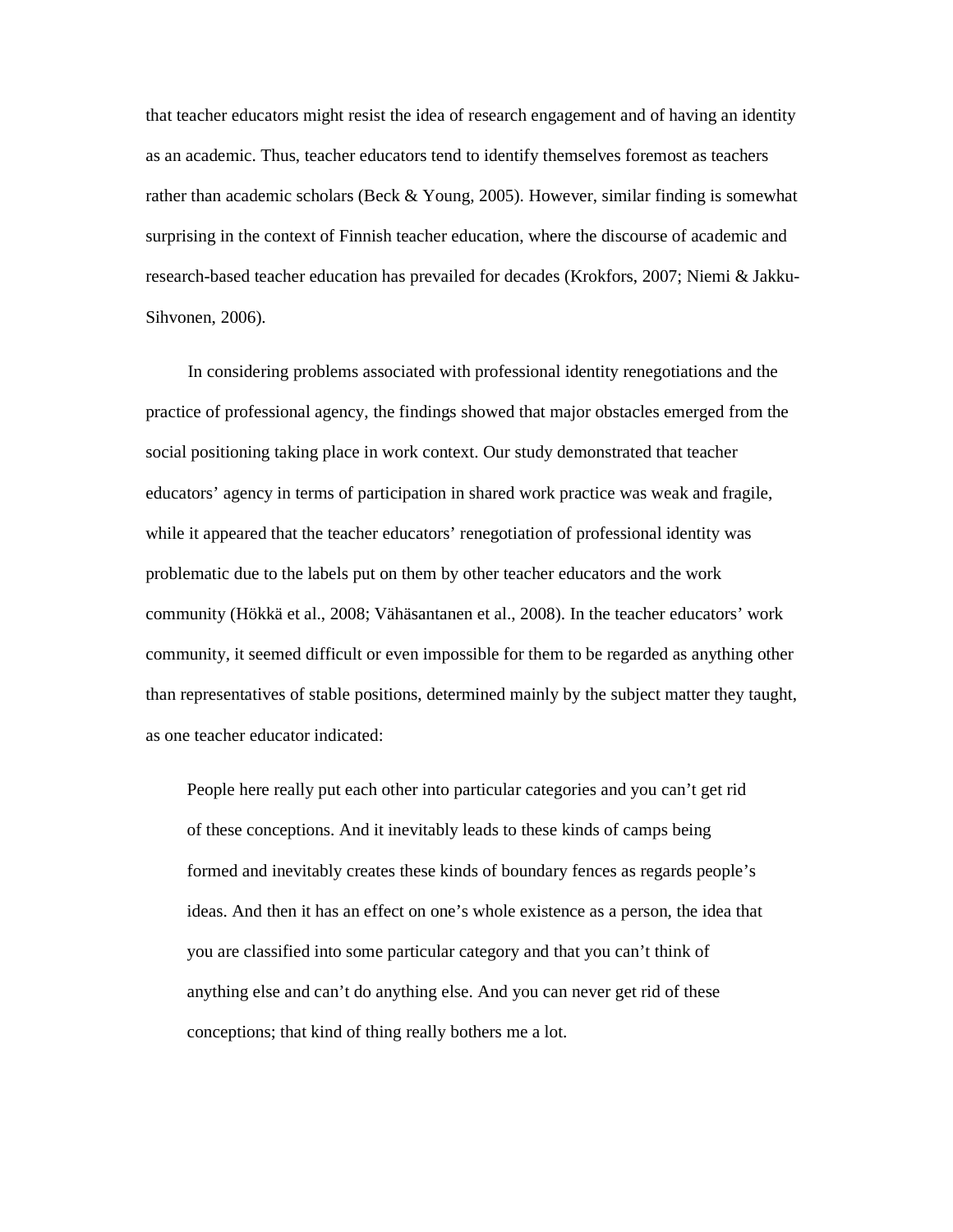The stable positions noted here relate closely to problems in the renegotiation of professional identity from a wider perspective. Instead, the educators were positioned mainly as protectors of their own subject matter (Hökkä et al., 2010). In addition, there were other major obstacles at the work organizational level.

#### *Obstacles to Organizational-level Development*

The third research question related to the kind of constraints perceived at the level of organizational development. Overall, the study showed that teacher educators found organizational development to be a slow and difficult process (Hökkä et al., 2008). There was a significant discrepancy between the teacher educators' own professional learning and how they perceived organizational learning. Although the department offered plentiful resources for individual professional learning, it was seen as stuck in its traditional ways and almost impossible to change.

Similarly, studies elsewhere have shown that collaboration and shared practices between educators are important, not only for enhancing education but also for organizational development. Peck et al. (2009) explained that collective negotiation and interaction is crucial in attempting organizational or programmatic change within teacher education; changes could only be realized through collective negotiation and action. According to our study, collective negotiations and actions between teacher educators and between different subject-matter groups were indeed rare. Instead, there were substantial barriers between different subjectmatter groups that hindered collaboration and boundary crossing, and impeded shared meaning construction between these groups (Hökkä et al., 2008; Vähäsantanen et al., 2008). Furthermore, teacher educators' strong individual agency impeded organizational development and community learning because the individual agency was mainly manifested as securing one's own autonomy and implementing teaching according to one's own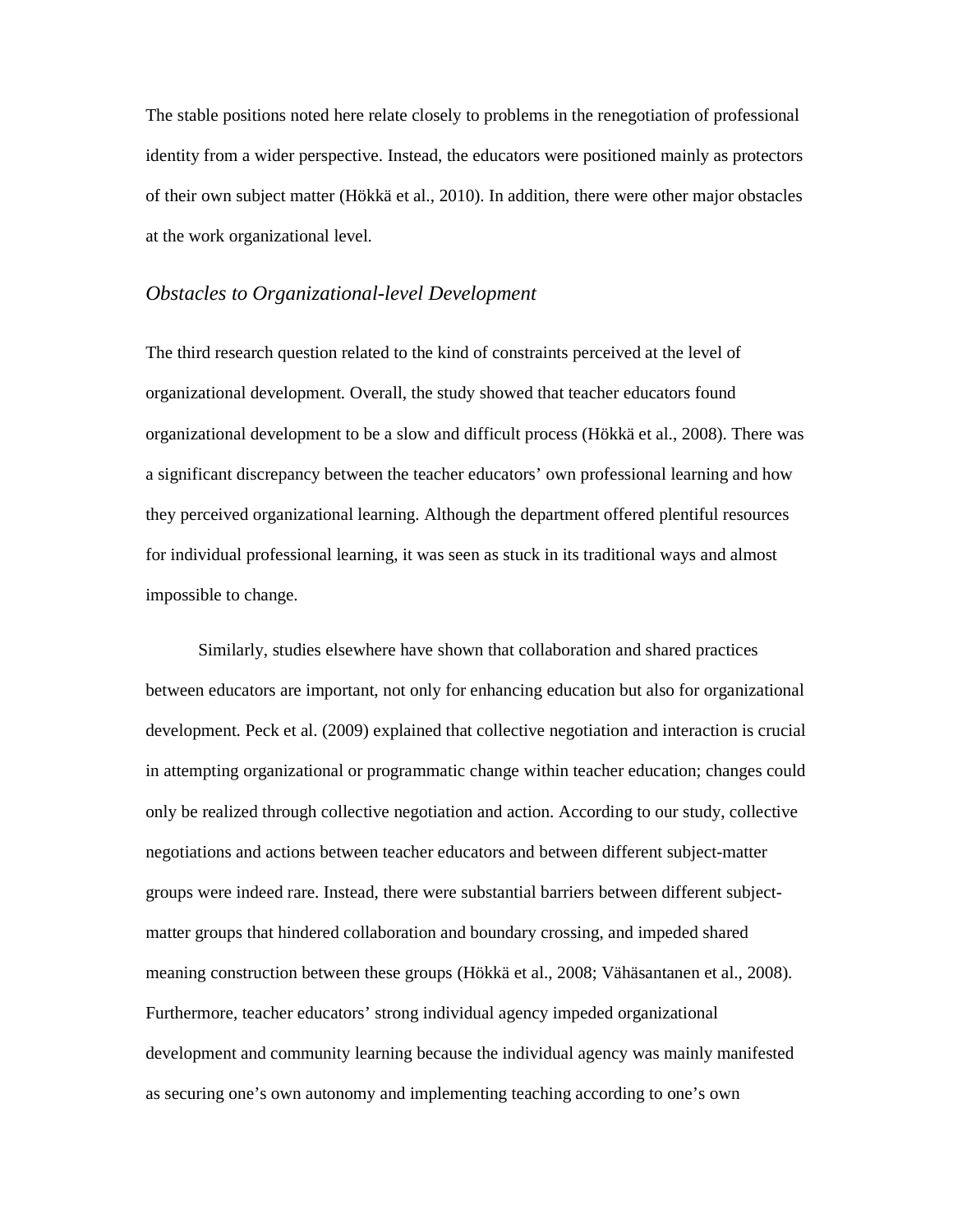intentions and interests. In addition, there was competition between subject-matter groups for resources, study credits within the curriculum, teaching resources, and contact lessons. This served to hamper collaboration and collective negotiation between subject-matter groups, and hindered organizational development. The following extract gives an example how one teacher educator described the competition between subject-matter groups:

Well, I've been following this curriculum development a bit from the side...I mean I haven't had to get involved in these school subject studies to be more or less fighting over these issues.

When considering organizational-level obstacles to developing teacher education, the study revealed that one important constraint might lie in the prevailing hegemonic organizational discourse manifested especially in the reforming of the curriculum. The results showed that the prevailing organizational discourse was the competition discourse, implying a deep struggle for resources between different subject-matter groups (Hökkä et al., 2010). It appeared that this might impede changes and maintain the traditional ways of understanding and implementing the curriculum, which can be taken as an indicator of the slowness of change in teacher education and of opposition to radical reforms (Korthagen et al., 2006). In this case, even curriculum development can remain superficial, a matter of mere "window dressing". This means that although the written curriculum may be changed, the lived and realized curriculum will continue to be implemented much as before. Here is an example of how one teacher educator described this:

Here there is a kind of horror scenario that means that things just roll on as they did before... that the outer trappings of the curriculum change but the implementation and the content of the curriculum stays the same. The changes are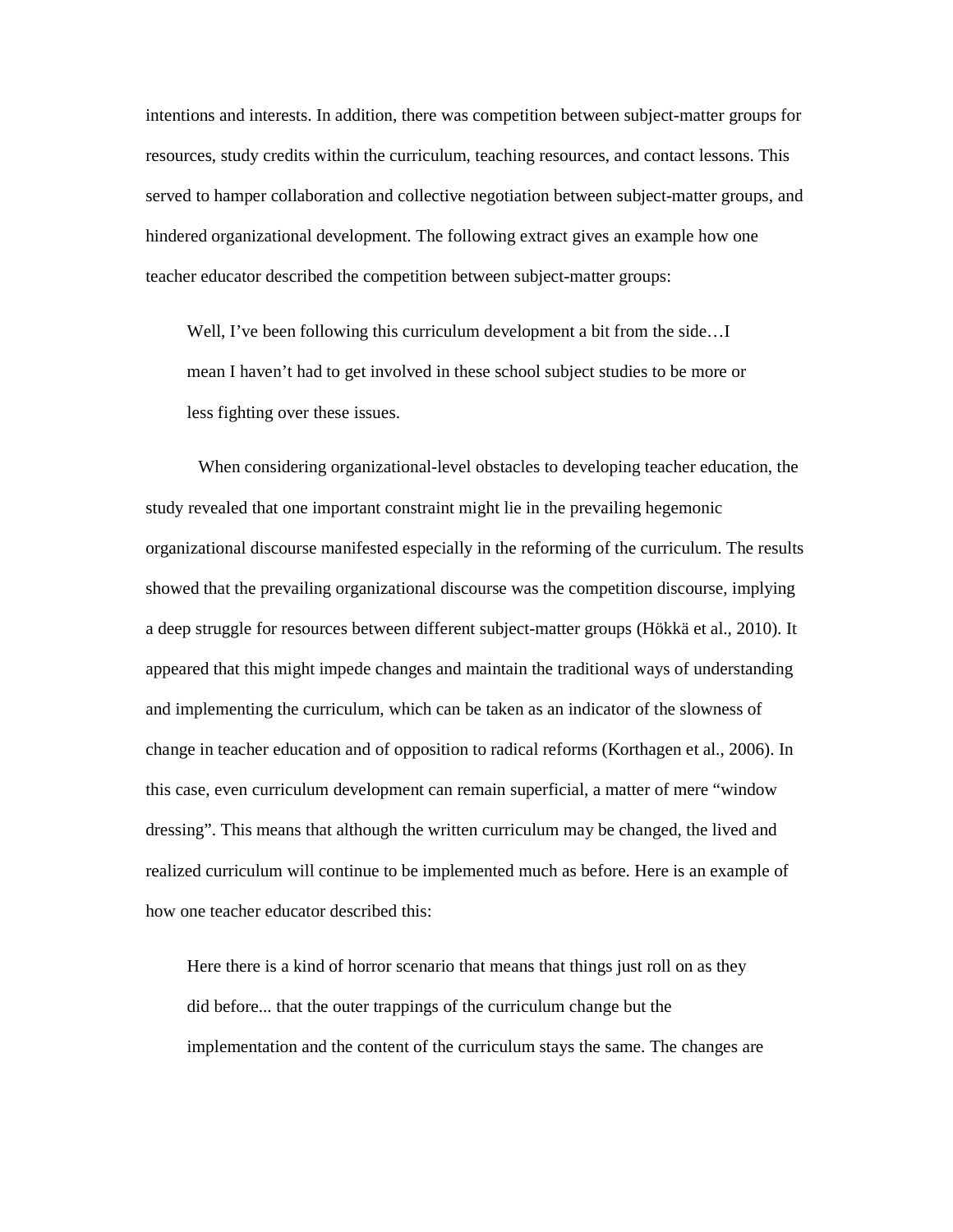so slow and tiny that too many generations of students will just slide on by in the same old way.

More promising was that the teacher educators described their future expectations and hopes concerning teacher education in terms of reform discourse. This underlined the teacher educators' active role in developing schools, and society as a whole, through research-based education. The following extract provides an example of reform discourse:

In my teaching I bear in mind that I must open up to our teacher students a research-based, scientific point of view for looking at what the school really is when you go there, and also for situations when they go into the school and see the kinds of resources the scientific community provides for facing new situations, the kinds there's no ready formula for.

Thus, it would appear there is a readiness for fundamental reforms in teacher education. In considering the future, it seems one critical concern is how to achieve a balance between external demands for change and the teacher educators' own ideas of the essential reform suggestions that could promote the development of teacher education.

To sum up, our findings have demonstrated different levels of resources for, and constraints in, teacher educators' professional learning, identity renegotiation, and the practice of professional agency. Furthermore, we have highlighted obstacles to organizational development in teacher education. In the following sub-section we consider the implications of these findings for discovering new perspectives to overcome the obstacles.

# **Discussion and Conclusion**

#### *Seeking New Perspectives to Overcome the Obstacles*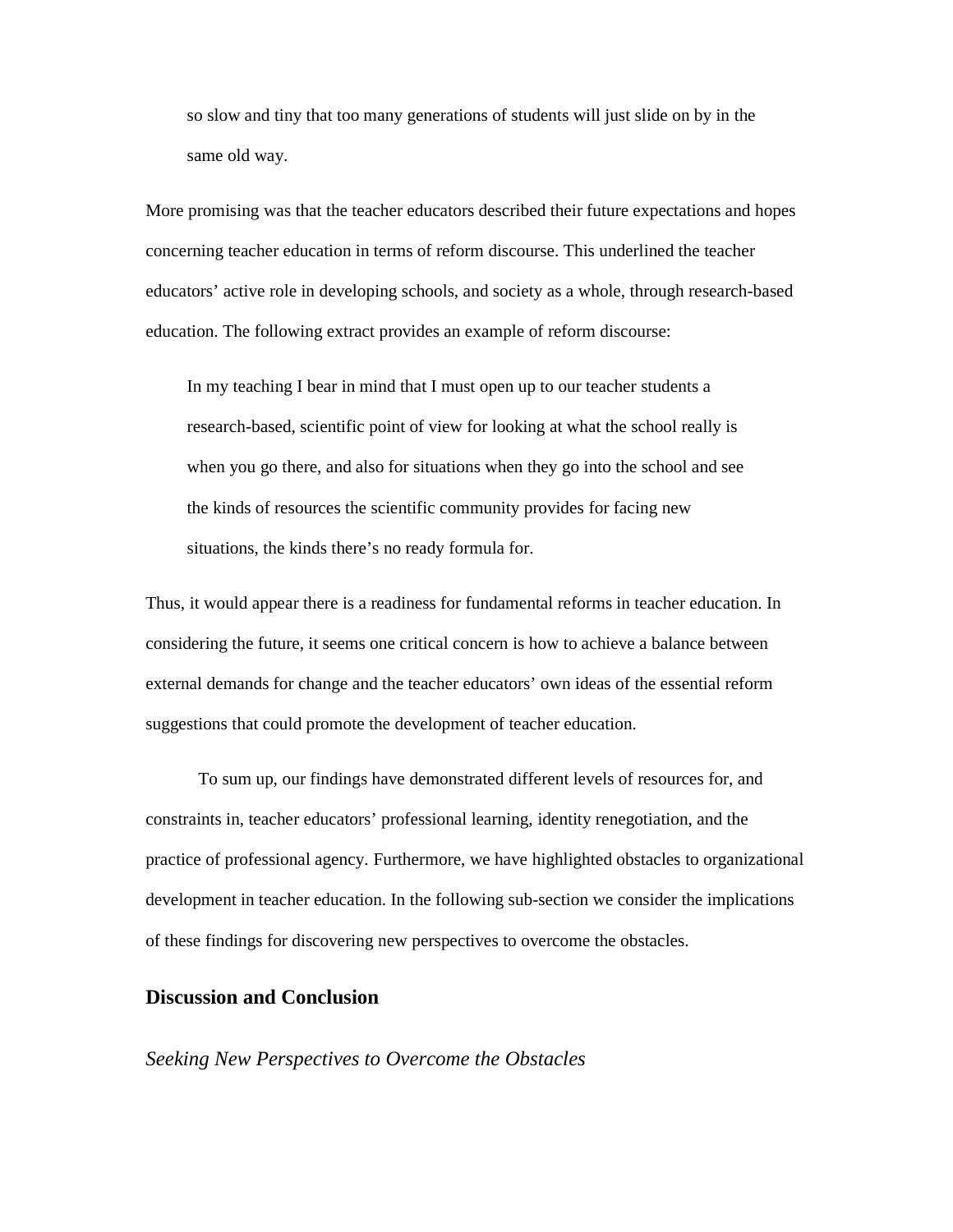We have examined the resources and obstacles affecting teacher educators' professional learning and organizational development in an academic context within a particular Finnish teacher education department. The aim was to create a comprehensive picture of the resources and critical obstacles, and based on the findings suggest new perspectives to discover why changes in teacher education occur so slowly, and why the changes are so difficult to implement.

The findings of this study point to considering the following three aspects if we wish to promote continuous professional learning and the development of teacher education:

- o obstacles to renegotiating professional identity;
- o internal competition and a lack of boundary crossing between subject matters within teacher education departments;
- o tensions between strong individual agency and organizational development.

In the following sections we discuss these three aspects in terms of how they can be addressed to find new solutions to develop teacher education.

*Obstacles to renegotiating professional identity.* The findings suggest there is an imbalance between teacher educators' professional identity and the social demands imposed on them. Teacher educators have recently experienced increased pressures due to changes in society and the university sector, requiring the continuous renegotiation of their professional identity. However, it seems their main commitment remains to their identity as teachers and to protecting their own teaching mission and subject matter. Teacher educators showed strong commitment to, and identification with, the subject matter they taught. The educators' professional agency was strong in negotiating a teacher-identity and in protecting their own pedagogical power and resources. By contrast, the negotiation of their researcher-identity was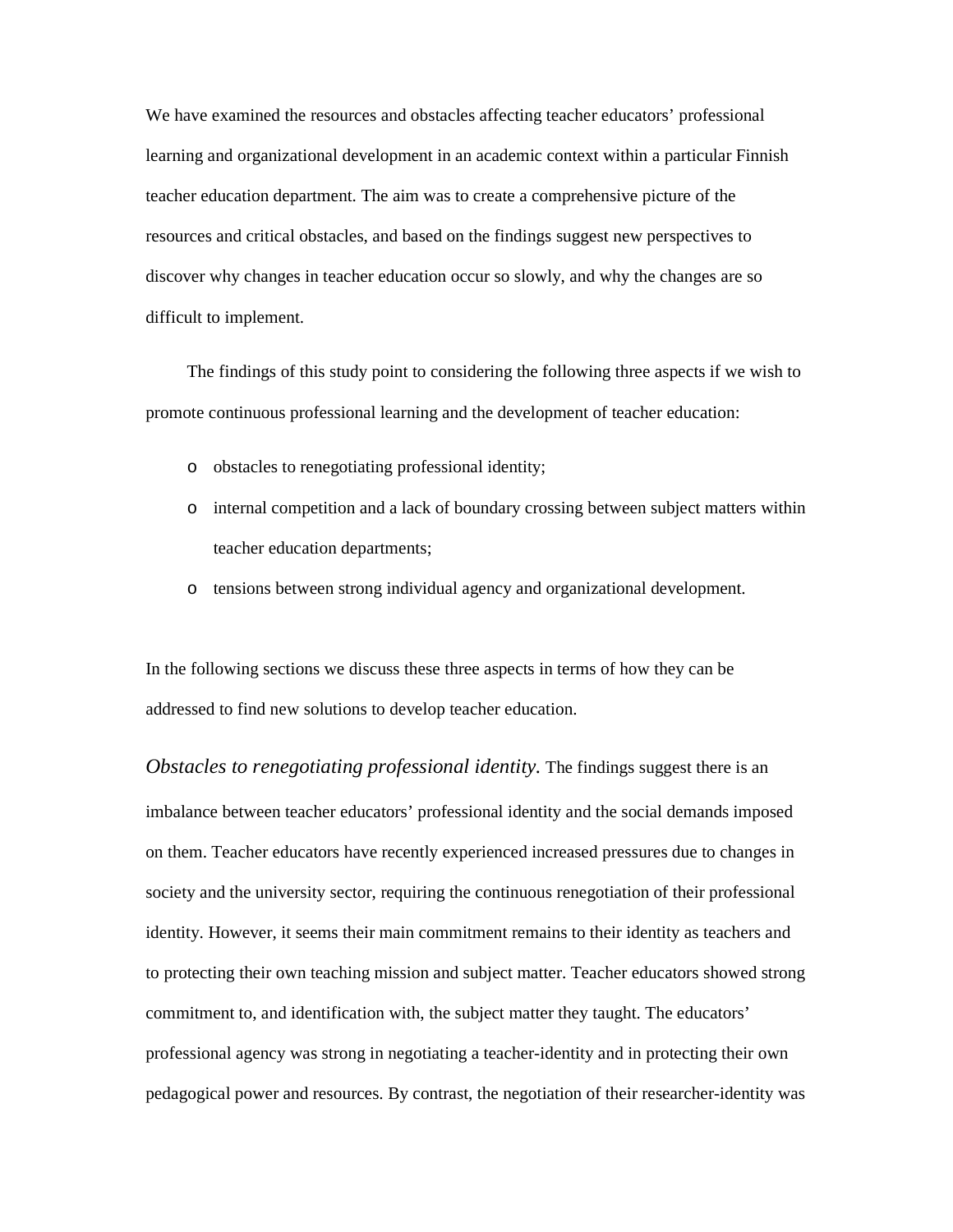weak and fragile. Furthermore, certain sociocultural aspects of teacher education seemed to limit the renegotiation of the educators' professional identity construction at the work community level. Indeed, the study suggested that the work community did not offer resources for the renegotiation of professional identity. On the contrary, the work community positioned teacher educators within fairly stable, yet restricted, positions, mainly according to the subject matter they taught.

One major obstacle at the organizational level was the hegemonic discourse (i.e., the prevailing way of talking about shared issues in the community) identified as competition discourse, which positioned teacher educators as combatants and protectors of their own subject matter (Hökkä et al., 2010). This, too, seemed to constrain the renegotiation of professional identities among the educators, and all this suggests that different levels of obstacles exist when renegotiating professional identities among teacher educators.

In seeking new perspectives to overcome obstacles to the renegotiation of researcher identity, and to support stronger research identity, we would suggest addressing the following issues. First, different subject-matter groups should be seen not only as resources for developing pedagogical practices and knowledge, but also as resources for shared research efforts and spaces for research-identity negotiation. Furthermore, it would be important to create and support structures for boundary crossing between subject matter groups to encourage innovative and intensive small-group research teams. Second, since the work of many teacher educators is implemented largely through practice-based principles, there is a need to support teacher educators' researcher competencies. Thus, educators should have opportunities to develop such competencies, for example by participating in methodological courses and academic conferences. Finally, we see that research should be an inseparable element of the teacher educator's everyday work, not just the privilege of a few researchers within a department. By adopting an active, research-oriented, attitude towards their work,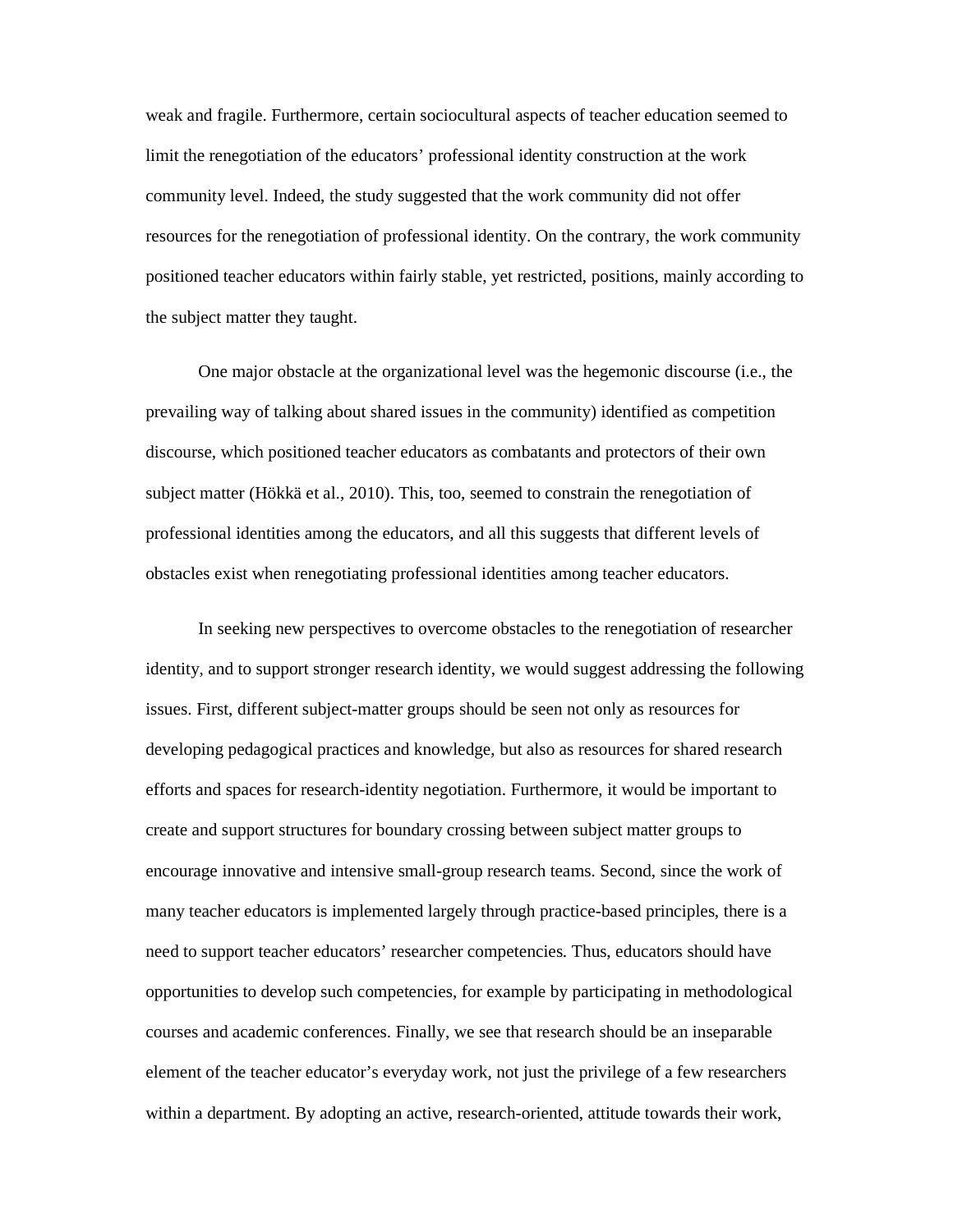teacher educators are likely to learn to develop their teaching and wider teacher education. This means that the work of academic teacher educators as researchers should be understood more broadly than simply accounting the number of conventional research publications they produce. As Murray (2008) argues, there are numerous forms of involvement as an academic scholar, such as participation in research group work, action research, enquiries into personal practice, writing books and teaching materials, and involvement in national and international research projects. In the field of teacher education, the recent accountability culture and the habit of defining research narrowly and merely as the production of published articles should be opposed (Hökkä et al., 2012; Murray, 2008).

*Internal competition and a lack of boundary crossing.* Recently, organizations have been required to position themselves as social learning systems and engage in broader learning systems to be successful in their practices (Wenger, McDermott, & Snyder, 2002). In addition, there is a need to strengthen networking opportunities and collaboration with other partners and stakeholders (e.g., Grangeat & Gray, 2008; Murray et al., 2009). In teacher education organization, a lack of collaboration has been seen as a threat, and as tending to diminish the quality of teacher education (e.g., Niemi & Jakku-Sihvonen, 2006). Our study emphasized the importance of collaboration among teacher educators *inside* the teacher education department. One major obstacle for both individual and organizational development within the department appeared to be the striking lack of collaboration between different subject-matter groups, and between subject-matter groups and educational science. Collaboration between subject-matter groups and between teacher educators is a potential resource for individual learning and organizational development. Boundary crossing could offer important possibilities for learning and development, giving opportunities to communicate, share perspectives, and construct meaning (Wenger et al., 2002). However, the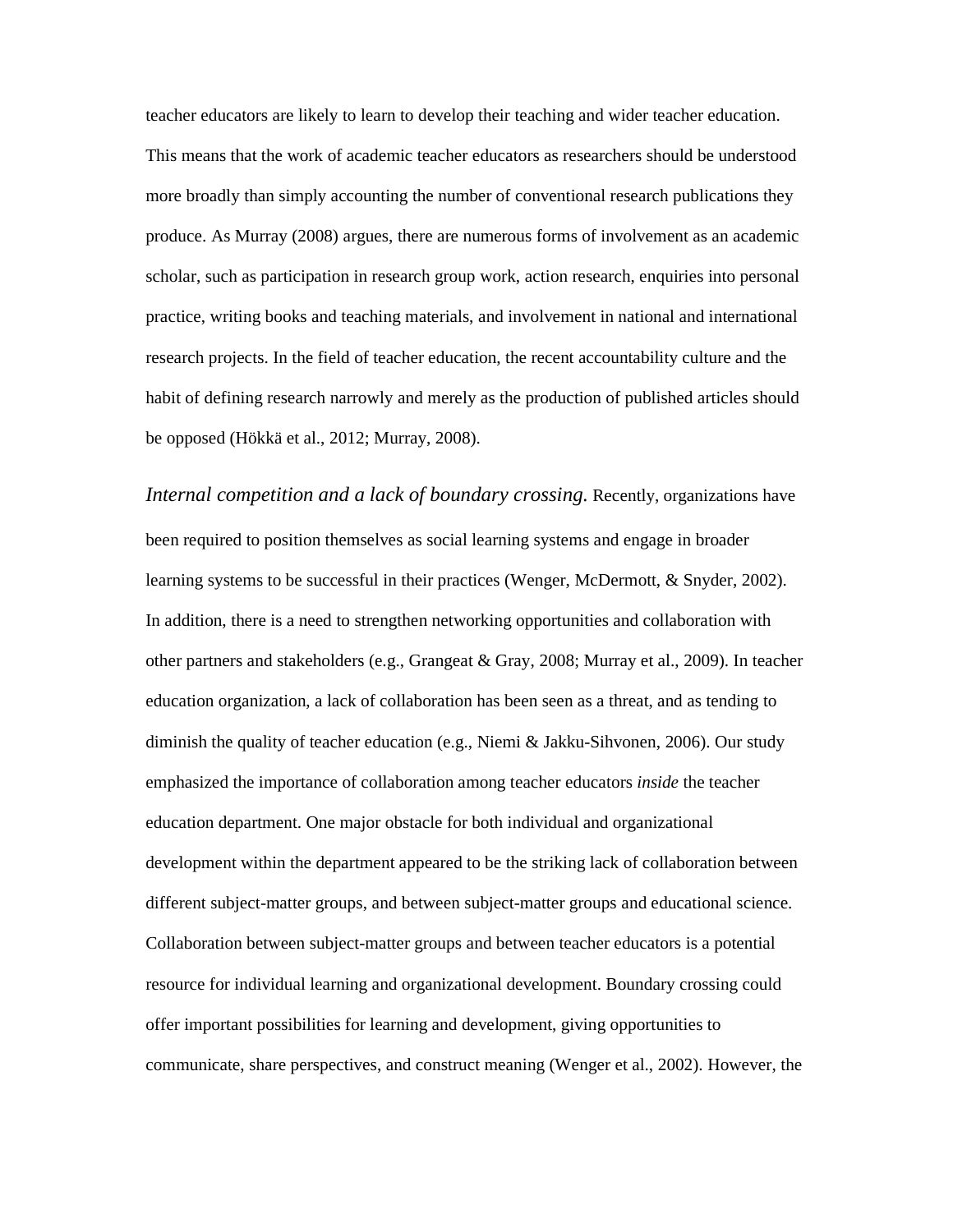data from the department in question suggests that this potential may not sufficiently be exploited in teacher education.

Going beyond the mere lack of boundary crossing between different subject-matter groups, it appeared that relations between the groups were actually competitive in nature. Internal competition for resources and social appreciation strengthens the barriers between subject-matter groups and hinders collaboration. In the department in question, such internal competition between the subject-matter groups (and the educators belonging to them) created obstacles to sharing practices and creating common knowledge; thus, it created obstacles to learning both at the individual and organizational level.

In seeking new perspectives to overcome the obstacles caused by the lack of boundary crossing between the subject-matter groups, we suggest implementing teacher education through collaboration-based practices rather than through strict division into different subjectmatter groups. This kind of reform from a subject-matter-centered culture to a more holistic and collaborative culture in teacher education could be supported through the three levels of intervention presented in the following sub-section.

*Tensions between professional agency and organizational development.* There is research evidence that when teachers have strong professional agency they are more committed to their work and participate more in the development and sharing of work practices (e.g., Imants, et al. 2013; Vähäsantanen & Eteläpelto, 2011; Vähäsantanen, 2013). This study partly supported these results, and underlined the ways in which strong professional agency can support professional development and workplace learning (Hökkä et al., 2008; Vähäsantanen et al., 2008). However, the findings revealed another facet of professional agency. It appeared that strong individual agency could, in fact, be an obstacle for organizational development in that it limits collaborative practices, impedes cultural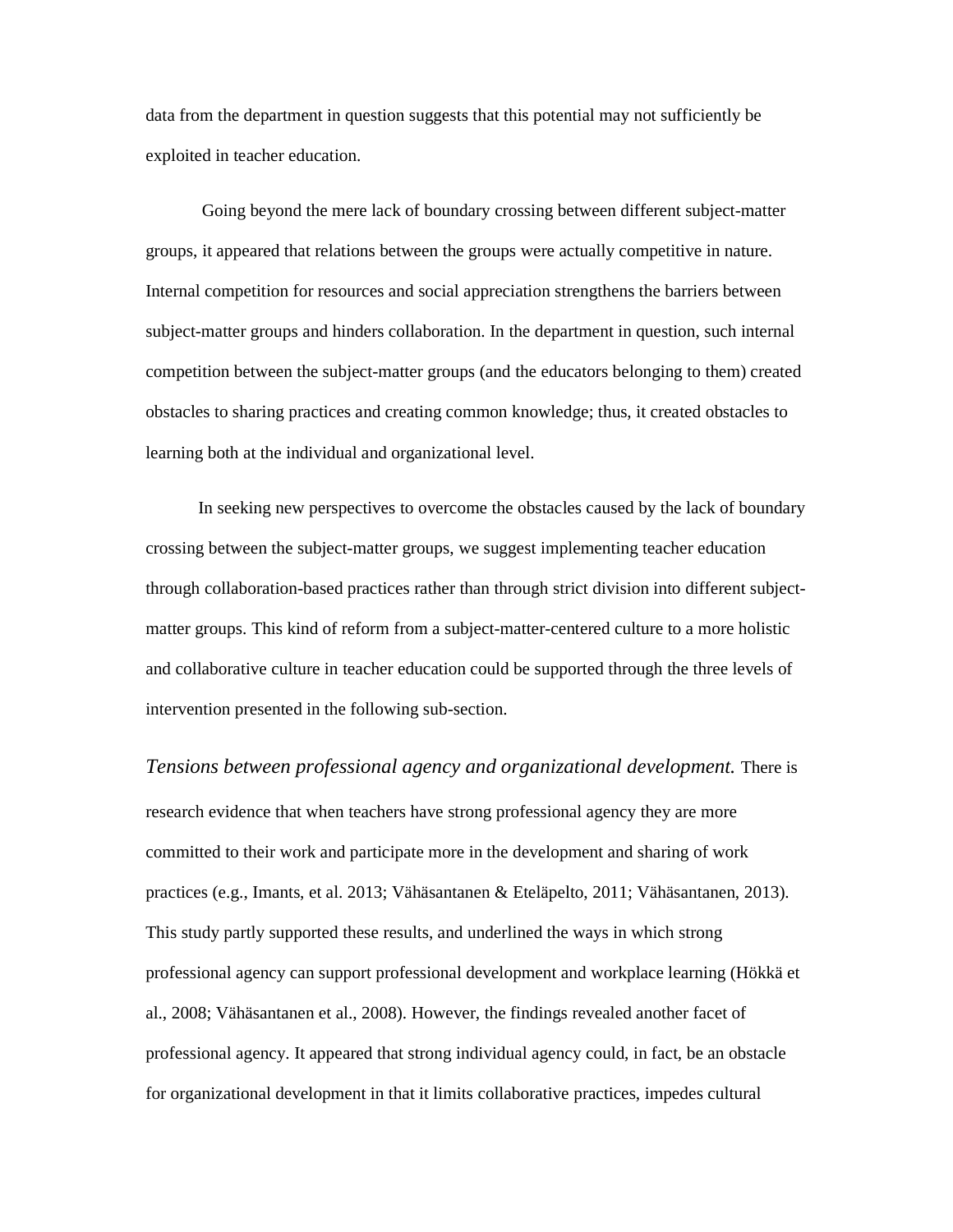change, and hampers organizational learning. We found that teacher educators used their strong individual agency to protect their individual ways of working and safeguard the resources of their own subject matter in curriculum development negotiations. The educators' strong commitment to their subject matter, paired with their strong agency in teacher identity negotiations, seemed to create powerful obstacles to collaboration and boundary crossing between subject-matter groups, to shared meaning construction, and to organizational development.

Nevertheless, the teacher educators' hopes for organizational change were high, especially with regard to developing the curriculum and implementing teacher education. This was revealed by the educators' expectations for collective and shared work practices (Hökkä et al., 2008) and by the reform discourse (Hökkä et al., 2010). However, socioculturally developed structural and institutional practices and discourses were so strong that they tended to work against the professional agency of those teacher educators who hoped for reforms in teacher education.

All of this indicates that professional agency – in terms of the relationship between individual and organizational development – is not adequately understood. This study suggests that to overcome the obstacles emerging from the intertwining relationship between individual learning and organizational change there is a need to understand professional learning and development not just as something embedded within the individual actor, but also as an organizational-level phenomenon. Thus, this requires a new, three-level, understanding of obstacles in developing teacher education, which would mean that individuals, work communities, and organizations could continuously develop and renew their practices and strategies. Hence, for successful and sustainable changes in teacher education we need practical interventions at the individual, work community and organizational levels.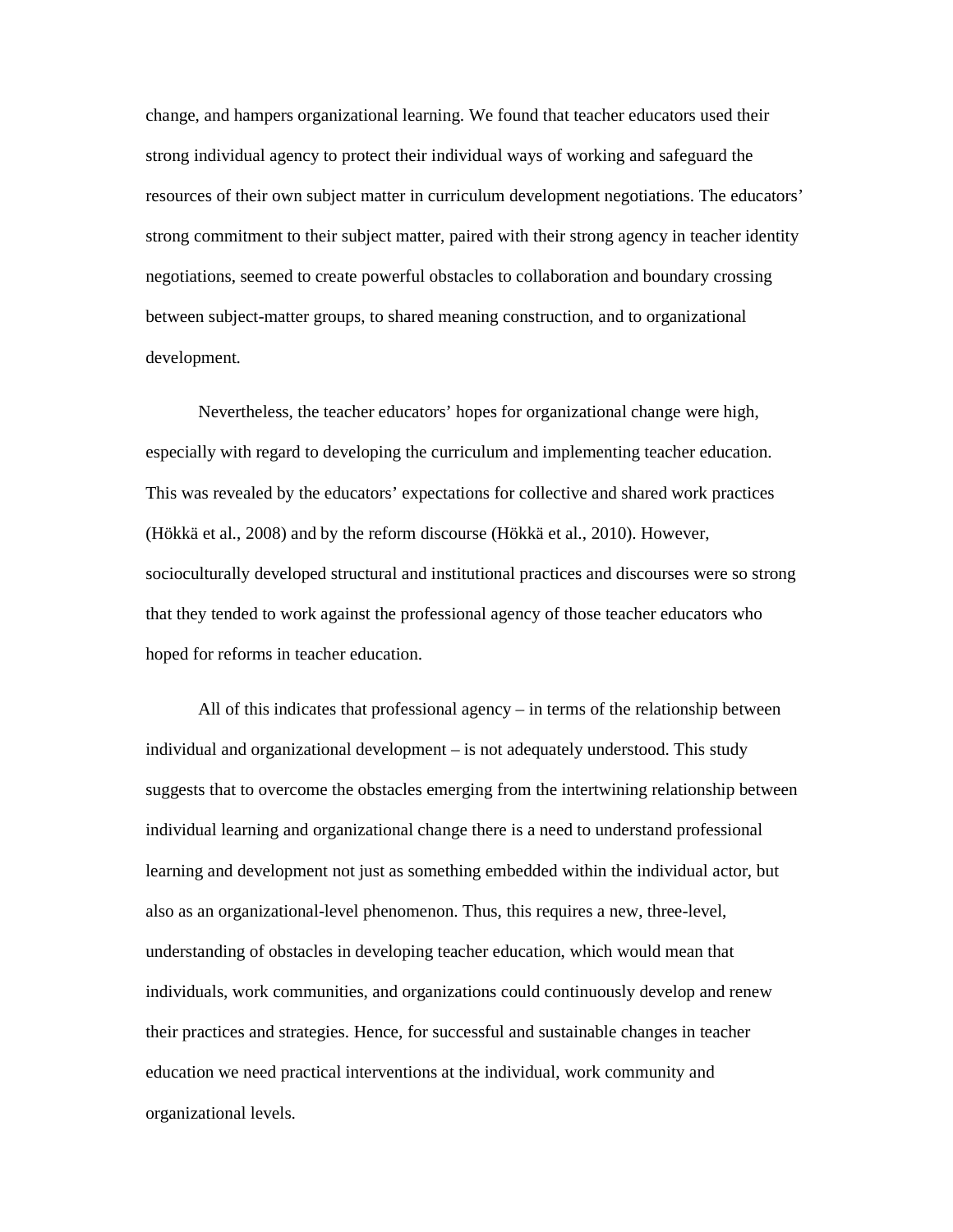At the individual level, this could mean promoting teacher educators' professional agency through different work-identity coaching interventions (Hänninen & Eteläpelto, 2008; Mahlakaarto, 2010). This kind of identity-level intervention (identity workshops) utilizes various activity-based and creative methods that aim to empower individuals to become aware of themselves and their relation to changing work life and society. It can help individuals reshape their professional identities, adopt new work roles and identity positions, and strengthen the possibility of them affecting their working conditions and environment in a constructive way (Mahlakaarto, 2010).

At work community and organizational levels, the key question is how to find innovative ways to implement teacher education by involving collaboration and boundary crossing between different work groups within and beyond organizational boundaries. One option is through community and organizational-level interventions, which aim to make visible and amplify the shared understanding of official and unofficial power relations, discourses, and practices within organizations (Kalliola & Nakari, 2007). Through revealing these often hidden organizational discourses and practices it is possible to build new shared understandings, work practices, and strategies. This kind of work community and organizational-level interventions can be realized, for example, by utilizing the dialogical work conference method (Gustavsen, 2001). The goal of this method is to find shared understanding through small group and joint group dialogical discussions, and through this understanding to generate decisions that provide a platform for joint action. The final aim is to make concrete plans for development and change, and to agree how to assess and evaluate the process of changing words into concrete action (Kalliola & Mahlakaarto, 2011). These kinds of interventions could help to enhance collaboration and boundary crossing at the work community level, and develop and renew strategies and work practices at organizational level.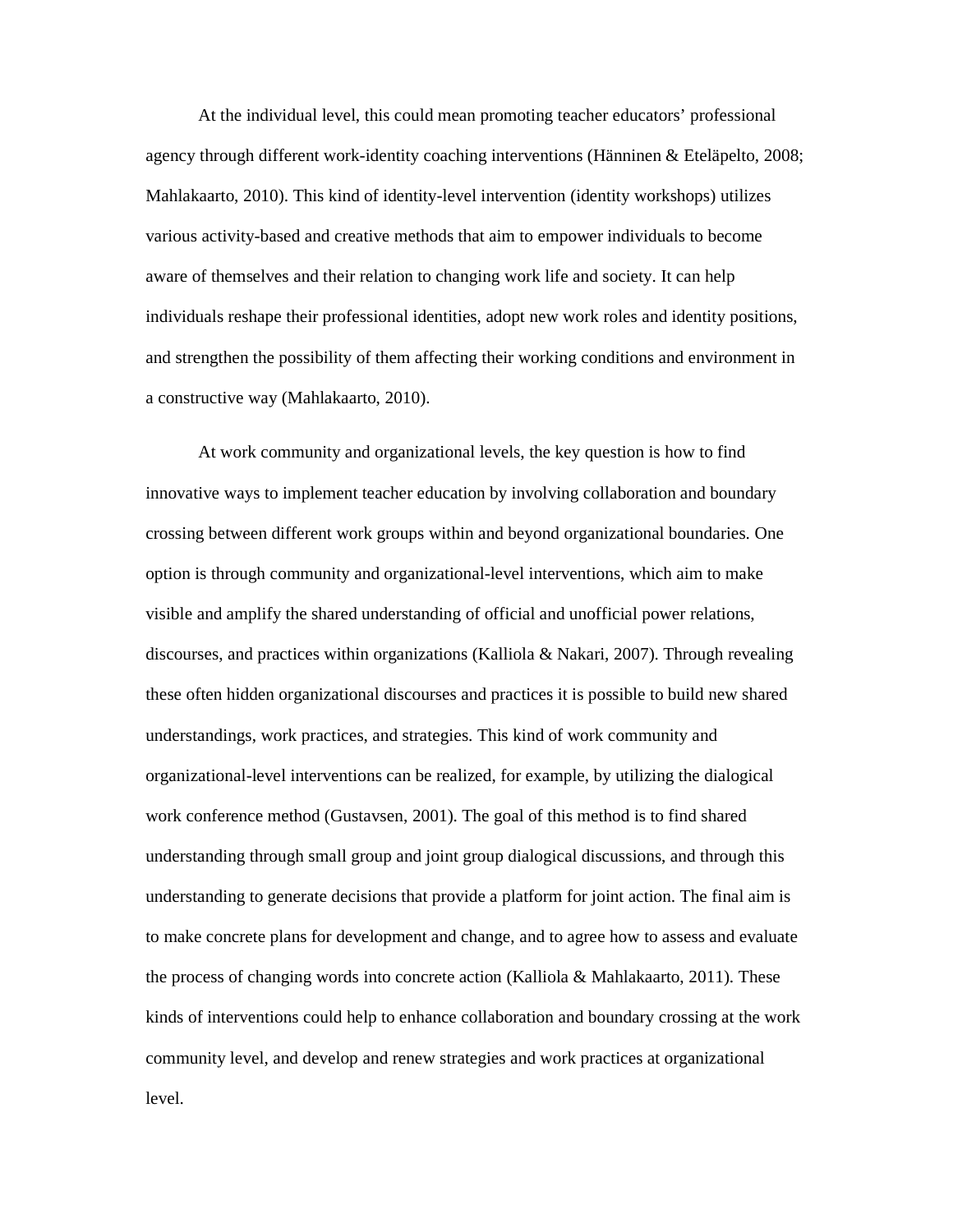Furthermore, to support the development and changes in teacher education it is pivotal to understand the importance of connections and couplings between these three levels. Levels and structures do not create the change, people do, meaning it is important to focus on relationships, communication, and interaction between individuals working in different groups and at different levels. Therefore, in developing teacher education organizations, priority should be given to the creation of social links and communication between different working groups at different levels (Hökkä & Vähäsantanen, 2013).

In developing teacher education and creating couplings within teacher education organizations, the role of management and educational leaders is crucial. It is largely their responsibility to implement the strategic decisions and transformations, and to meet and deal with the resultant reactions and feelings of the personnel. We argue that educational leaders are currently in need of time and space for their own identity work to confront the many and multifaceted demands placed on them. This means our final suggestion to overcome the obstacles in developing teacher education is to develop an identity-coaching program for educational leaders. In these work-identity interventions (leader-identity workshops), educational leaders should be not only empowered to reshape their own professional identities but also empowered to support the learning and identity processes of their personnel. Secondly, leader-identity workshops are needed to give tools to increase collaboration and create the couplings between different actors at different levels in the organization. Thirdly, educational leaders need to be supported to create new understandings of the complex processes involved in developing teacher education organizations.

*The Need to Study and to Promote Teacher Educators' Individual and Collective Agency at Work*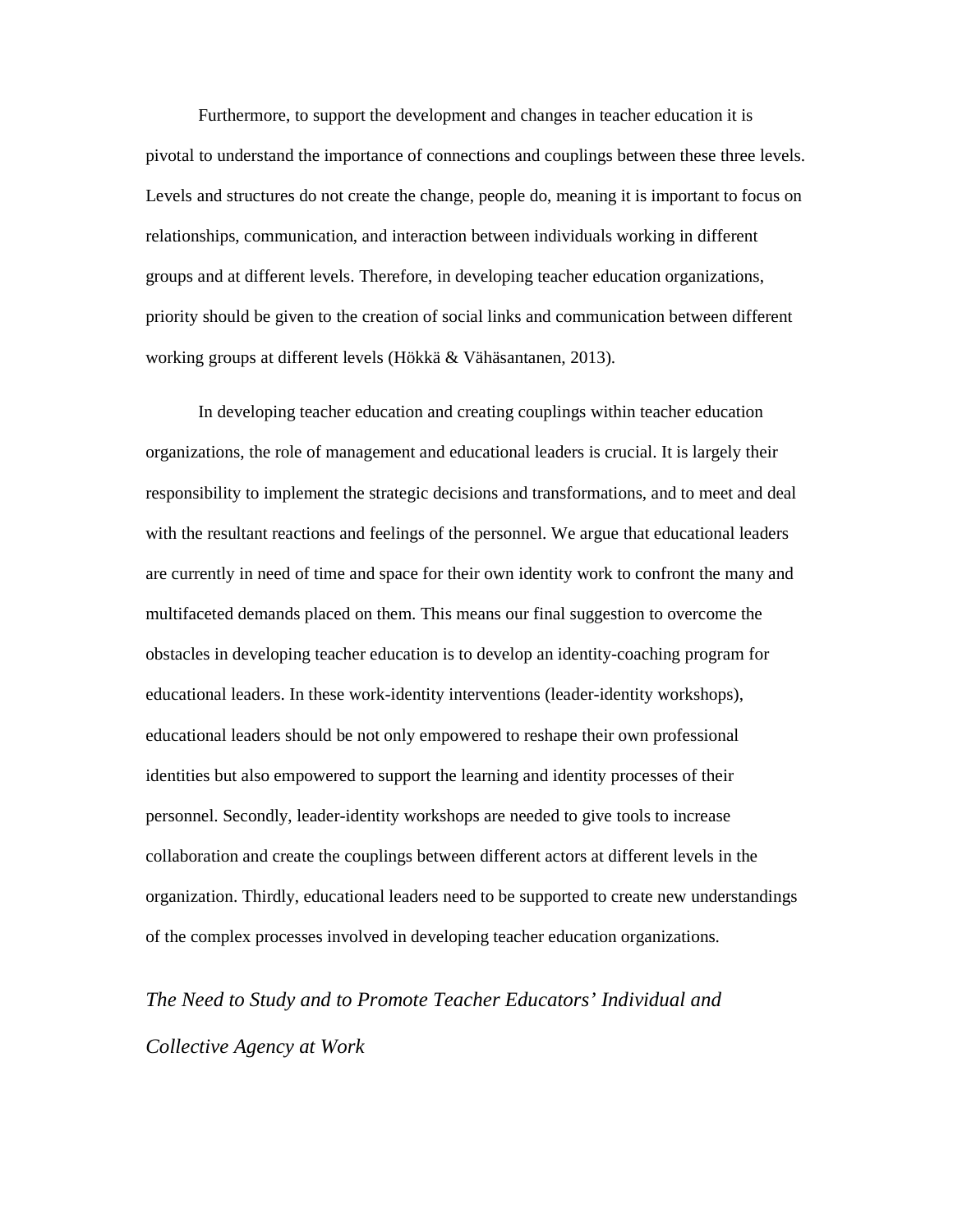It is clear that in a rapidly changing and increasingly knowledge-dependent world, teacher education must develop to respond to the challenges of the  $21<sup>st</sup>$  century. This cannot be achieved by drawing on traditional cultures and individual means of implementing education (Fullan, 2001; Korthagen et al., 2006; Niemi, 2003; Smith, 2003). Nor is it achievable through global economic competition and market-oriented thinking (Hargreaves & Shirley, 2009; Murray et al., 2011; Smith, 2011). Instead, there is a need to develop teacher education continuously in such a way that (i) individual teacher educators can learn, renegotiate their professional identities, and maintain their enthusiasm and commitment, and (ii) teacher education communities and organizations can create innovative and collaborative ways to implement teacher education in the future. In developing and updating teacher education, teacher educators themselves can be – and arguably should be – the prime actors in enhancing the quality of education. Thus, their own efforts to develop, research, and reform teacher education will be crucial. This highlights the need to apply the concept of professional agency (Eteläpelto et al., 2013b) and to study teacher educators' agency. In line with this there is a need to promote teacher educators' professional agency if we are to realize new ways of implementing teacher education.

Overall, as part of a response to recent societal and educational challenges, there are good grounds for urging the sustainable development of teacher education organizations. In general, sustainable development refers to how an organization can achieve its goals and purposes successfully while using its ecological, economic, social, and human resources rationally (Docherty, Kira, & Shani, 2009; Wilenius & Kurki, 2012). We argue that in teacher education, sustainable development can be achieved through practical interventions at the individual, work-community, and organizational levels. This kind of development not only produces new knowledge but also supports individual, social, and organizational processes and transformations. For the sustainable development of teacher education to be successful, it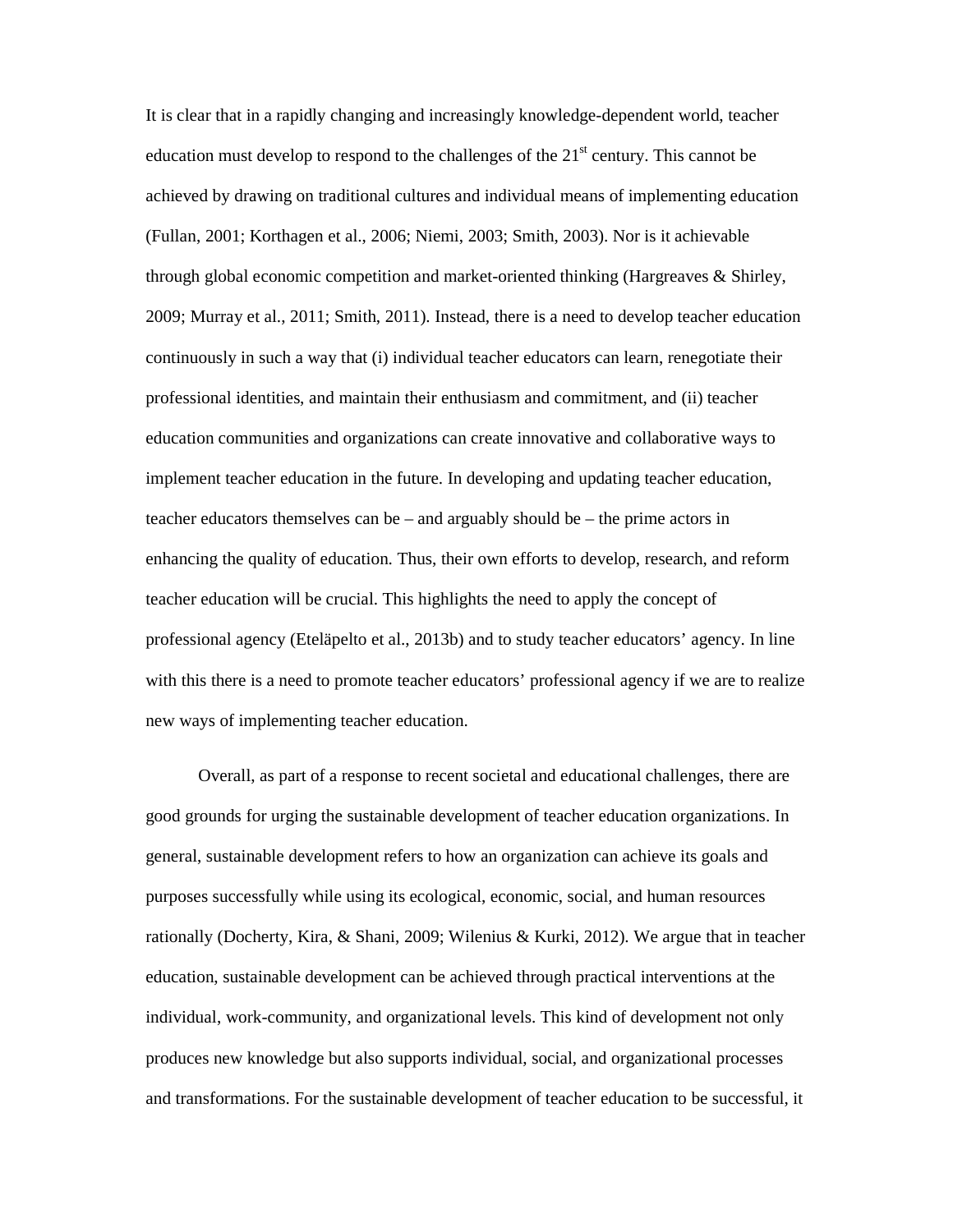will be vital to support educators' individual and collective agency at work. At the individual level, agency is fundamental in the reshaping and renegotiating of teacher educators' professional identities. At the collective level, professional agency is needed for teacher educators to build a shared understanding of the creation of new work practices, the development of curricula, the transformation of educational organizations, and the introduction of educational innovations. Hence, in facing the future and in developing teacher education in a sustainable manner, the challenge lies in enhancing the processes of teacher educators' individual and collective professional agency. This will contribute to the renegotiation of the educators' professional identities, and to the necessary changes in their working practices, education, organizations, and learning.

#### **Acknowledgements:**

The research presented in this paper was supported by the Academy of Finland (project no. 139538). The authors are very grateful to the anonymous reviewers for their highly valuable comments and suggestions. The authors also want to thank Dr. Helena Rasku-Puttonen for her helpful comments on earlier versions of this article.

#### **References:**

- Ball, S. J. (2012). Our days are numbered! Neoliberalism, metagovernance and performativity. In J. Kivirauma, A. Jauhiainen, P. Seppänen & T. Kaunisto (Eds.) *Social perspectives on education*. Jyväskylä: Suomen kasvatustieteellinen seura, 45−61.
- Beck, J., & Young, M. (2005). The assault of the professions and the restructuring of the academic and professional identities: a Bernsteinian analysis. *British Journal of Sociology of Education,* 26(2), 183−197.
- Beijaard, D., Meijer, P. C., & Verloop, N. (2004). Reconsidering research on teachers' professional identity. *Teaching and Teacher Education,* 20(2), 107–128.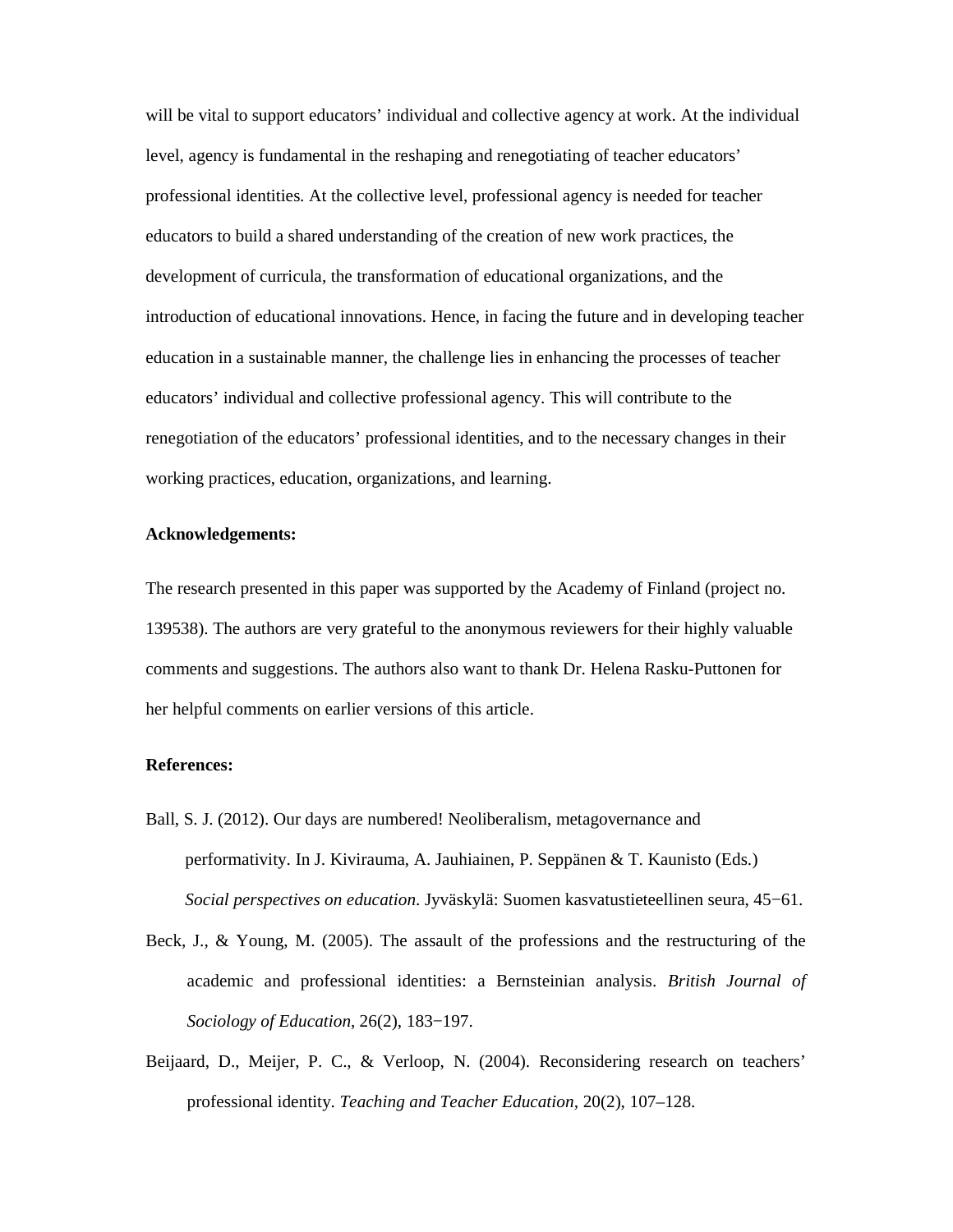- Biesta, G., & Tedder, M. (2007). Agency and learning in the life course: Towards an ecological perspective. *Studies in the Education of Adults* 39(2), 132−149.
- Billett, S. (2006a). Work, subjectivity and learning. In S. Billett, T. Fenwick & M. Somerville (Eds.) *Work, subjectivity and learning. Understanding learning through working life*. AA Dordrecht: Springer, 1−20.
- Billett, S. (2006b). Relational interdependence between social and individual agency in work and working life. *Mind, Culture, and Activity*, 13(1), 53−69.
- Billett, S., & Pavlova, M. (2005). Learning through working life: self and individuals' agentic action. *International Journal of Lifelong Education* 24(3), 195-211.
- Billett, S., & Smith, R. (2006). Personal agency and epistemology at work. In S. Billett, T. Fenwick & M. Somerville (Eds.) *Work, subjectivity and learning. Understanding learning through working life.* Dordrecht: Springer, 141−156.
- Boreham, N., & Morgan, C. (2004). A sociocultural analysis of organizational learning. *Oxford Review of Education,* 30(3), 307−325.
- Braun, V., & Clarke, V. (2006). Using thematic analysis in psychology. *Qualitative Research in Psychology,* 3, 77−101.
- Brown, J., & Duguid, P. (2000). Organisational learning and communities of practice: toward a unified view of working, learning and innovation. In E.L. Lesser, M.A. Fontaine & J.A. Slusher (Eds.) *Knowledge and communities. Boston*: Butterworth Heinemann.
- Cairns, L. (2011). Learning in the workplace: Communities of practice and beyond. In M. Malloch, L. Cairns, K. Evans & B. N. O`Connor (Eds.) *The Sage handbook of workplace learning*, 73−85. London: Sage.
- Chetty, R., & Lubben, F. (2010). The scholarship of research in teacher education in a higher education institution in transition: issues of identity. *Teaching and Teacher Education*, 26(4), 813−820.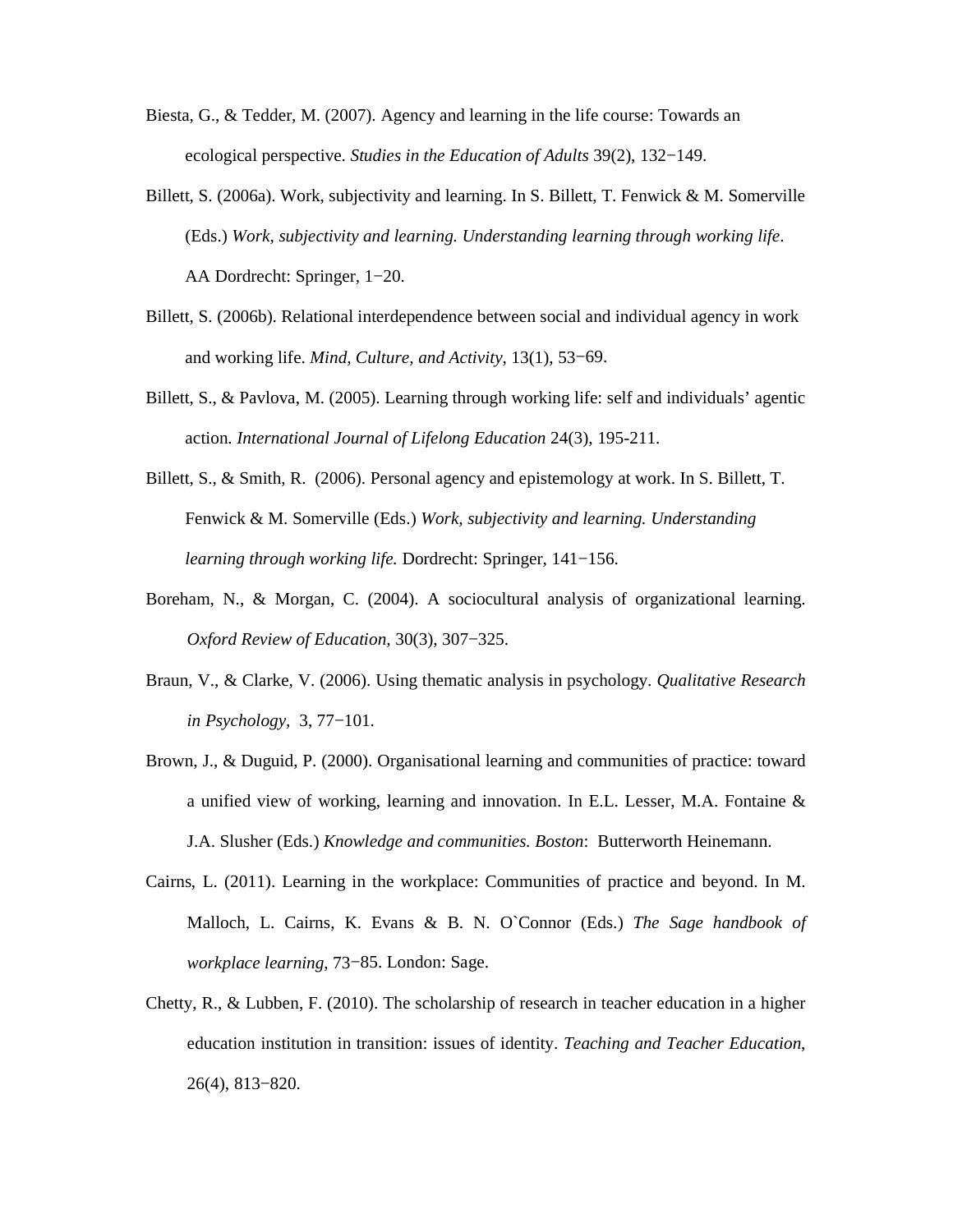- Cochran-Smith, M. (2005). Teacher educators as researchers: multiple perspectives. *Teaching and Teacher Education, 2*1, 219−225.
- Cochran-Smith, M., & the Boston College Evidence Team. (2009). "Re-Culturing" Teacher education: inquiry, evidence and action. *Journal of Teacher Education*, 60(5), 458-468.
- Cohen, J. L. (2010). Getting recognised: Teachers negotiating professional identities as learners through talk. *Teaching and Teacher Education*, 26(3), 473−471.
- Darling-Hammond, L. (2010). Teacher education and the American future. *Journal of Teacher Education,* 61(1-2), 35−47.
- Day, C., & Gu, Q. (2007). Variations in the conditions for teachers' professional learning and development: sustaining commitment and effectiveness over a career. *Oxford Review of Education,* 33(4), 423−443.
- Deem, R., & Brehony, K. (2005). Management as ideology: the case of new managerialism in higher education. *Oxford Review of Education*, 31(2), 217−235.
- Dent, M., van Gestel, N., & Teelken, C. (2007). Symposium on changing modes of governance in public sector organizations: Action and rhetoric. *Public Administration*, 85(1), 1−8.
- Docherty, P., Kira, M., & Shani A.B. (2009). (Eds.) *Creating sustainable work systems: Developing social sustainability*, 2nd edition. London: Routledge.
- Easterby-Smith, M. (1997). Disciplines of organizational learning: contributions and critiques. *Human Relations*, 50(9), 1085−1113.
- Emirbayer, M., & Mische, A. (1998). What is agency? *The American Journal of Sociology* 103(4), 962−1023.
- Eteläpelto, A. (2008). Perspectives, prospects and progress in work-related learning. In S. Billett, C. Harteis & Eteläpelto (Eds.) *Emerging perspectives of workplace learning*. Rotterdam: Sense, 233−247.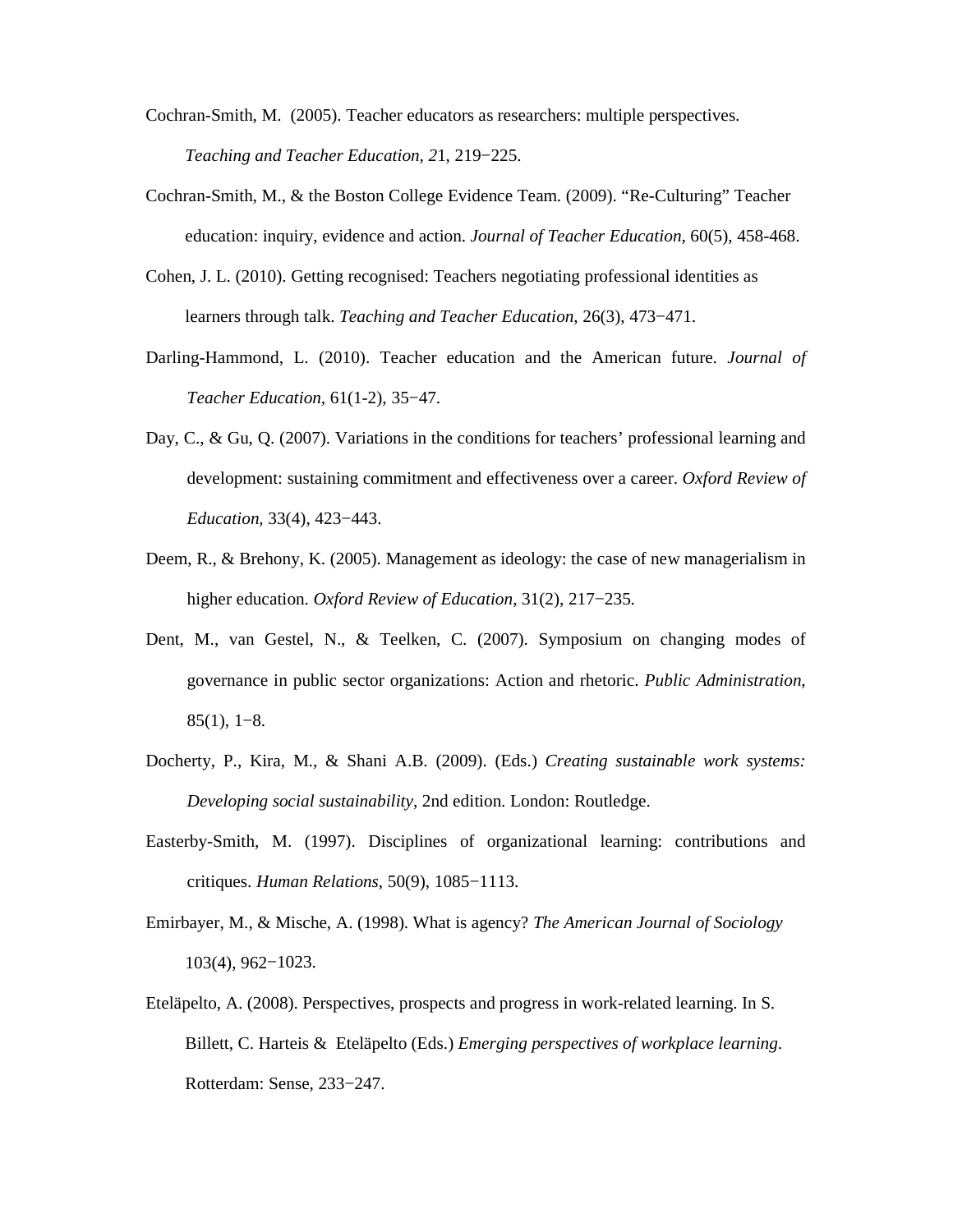- Eteläpelto, A., Vähäsantanen, K., Hökkä, P., & Paloniemi, S. (2013a in press). Identity and agency in professional learning. In S. Billett, C. Harteis & H. Gruber (Eds.) *International handbook of research in professional and practice-based Learning,* Vol. 2. Springer Publisher.
- Eteläpelto, A., Vähäsantanen, K., Hökkä, P., Paloniemi, S. (2013b). What is agency? Conceptualizing professional agency at work. *Educational Research Review*, 10, 45-65.
- Fenwick, T. (2006). Escaping/becoming subjects: Learning to work the boundaries in a boundaryless work. In S. Billett, T. Fenwick & M. Somerville (Eds.) *Work, subjectivity and learning: Understanding learning through working life.* Dordrecht: Springer, 21−36.
- Fenwick, T., & Somerville, M. (2006). Work, subjectivity and learning: prospects and issues. In S. Billett, T. Fenwick & M. Somerville (Eds.) *Work, subjectivity and learning: Understanding learning through working life.* Dordrecht: Springer, 247−265.
- Fullan, M. (2001). *The new meaning of educational change*. New York: Teachers College Press.
- Fuller, A., & Unwin, L. (2004). Expansive learning environments: integrating organizational and personal development. In H. Rainbird, A. Fuller & A. Munro (Eds.) *Workplace learning in context.* London: Routledge, 126−144.
- Futrell, M. (2008). Changing the paradigm. Preparing teacher educators and teachers for the twenty-first century. In M. Cochran-Smith, S. Feiman-Nemser & D. John McIntyre (Eds.) *Handbook of research on teacher education. Enduring questions in changing contexts.* New York: Routledge, 534−539.
- Gallucci, C. (2008). District wide instructional reform: using sociocultural theory to link professional learning to organizational support. *American Journal of Education*, 114, 541−581.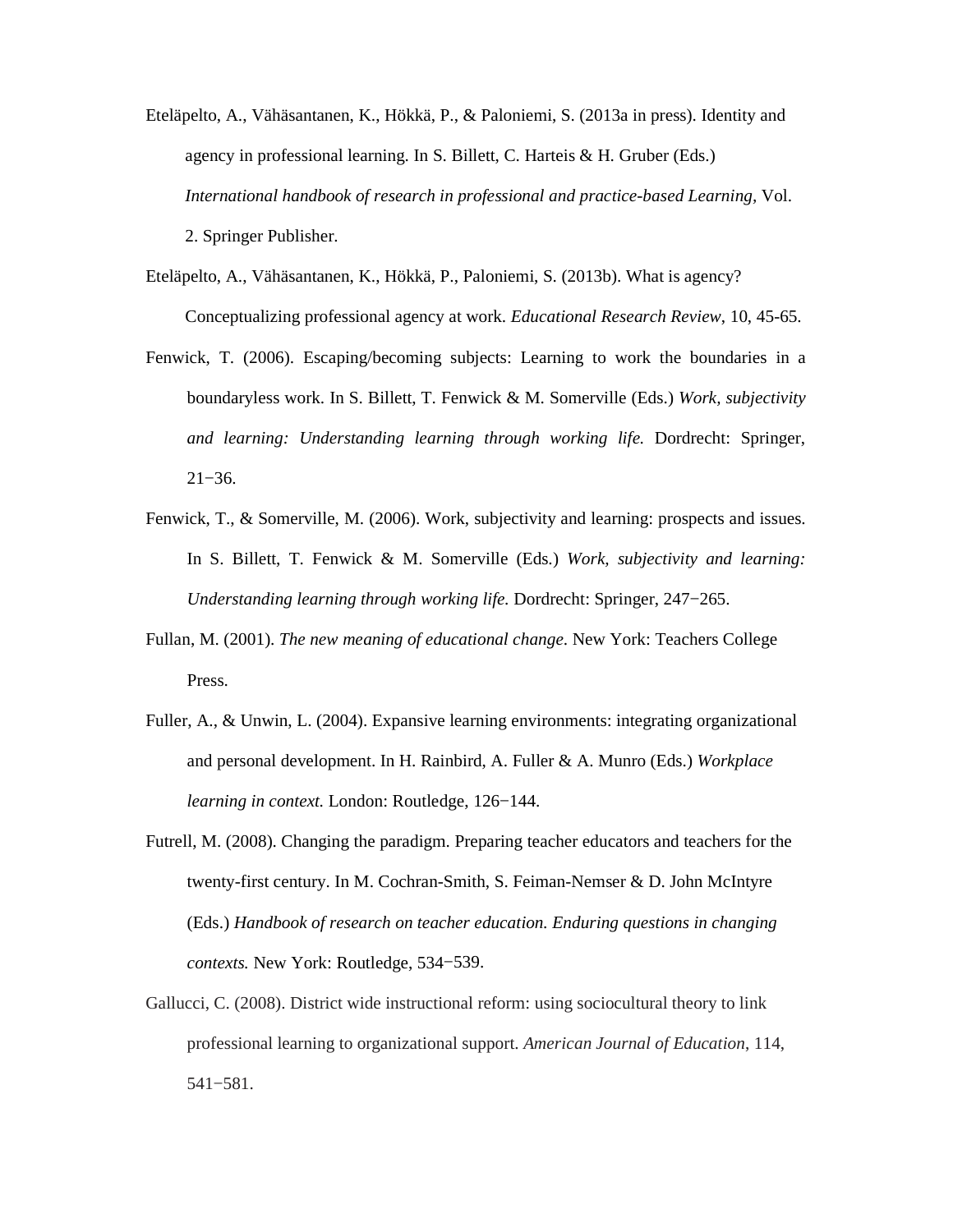- Geijsel, F., & Meijers, F. (2005). Identity learning: the core process of educational change. *Educational Studies*, 31(4), 419−430.
- Gorodetsky, M., Barak, J., & Harari, H. (2007). A cultural ecological edge: A model for a collaborative community of practice. In M. Zellermayer & E. Munthe (Eds.) *Teachers learning in communities. International perspectives.* Rotterdam: Sense Publishers, 99−111.
- Grangeat, M., & Gray, P. (2008). Teaching as a collective work: analysis, current research and implications for teacher education. *Journal of Education for Teaching*, 34(3), 177−189.
- Gustavsen, B. (2001). Theory and practice: the mediating discourse. In Reason, P. & Bradbury, H. (Eds.) *Handbook of Action Research, Participative Inquiry and Practice*. London: Thousands Oaks, 17-26.
- Hargreaves, A., & Shirley, D. (2009). *The fourth way: The inspiring future for educational change.* California: Thousand Oaks.
- Harrison, J., & McKeon, F. (2010). Perceptions of beginning teacher educators of their development in research and scholarship: identifying the "turning point" experiences. *Journal of Education for Teaching,* 36(1), 19−34.
- Herrenkohl, L. R. (2008). Sociocultural theory as a lens to understand organizational learning. *American Journal of Education*, 114, 673−679.
- Herrenkohl, L. R., & Wertsch, J. W. (1999). The use of cultural tools: Mastery and appropriation. In I. Sigel (Ed.) *Development of mental representation: Theories and Applications.* Hillsdale NJ: Erlbaum, 415−435.
- Hitlin, S., & Elder, G. H. (2007). Time, self and the curiously abstract concept of agency. *Sociological Theory, 25*(2), 170−191.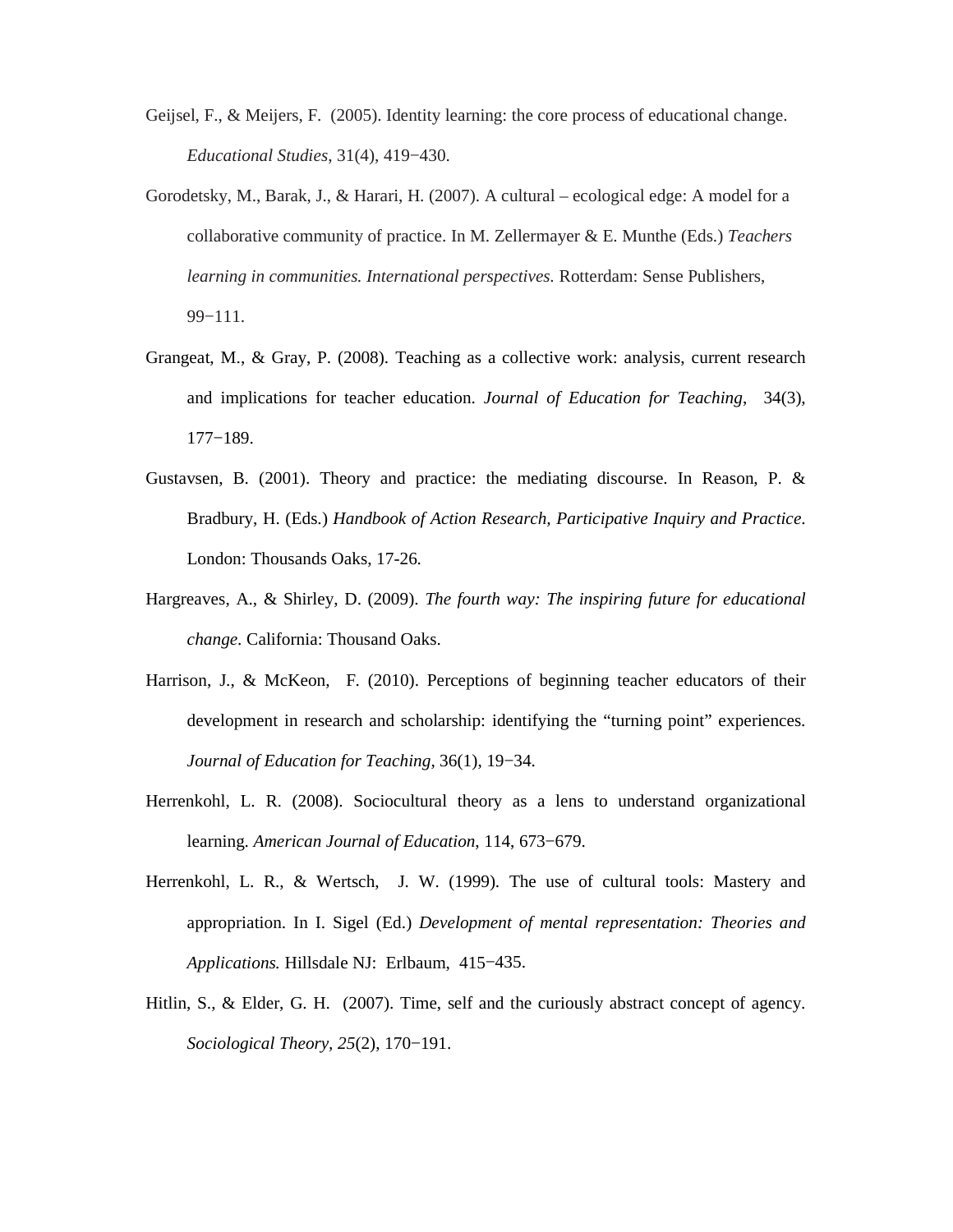- Hsieh, H.-F., & Shannon, S. E. (2005). Three approaches to qualitative content analysis. *Qualitative Health Research* 15, 1277−1288.
- Hudson, C. (2007). Governing the governance of education: The state strikes back? *European Educational Research Journal,* 6(3), 266−282.
- Hänninen, S., & Eteläpelto, A. (2008). Promoting professional subjectivities and personal agency at work, in S. Billett, C. Harteis & A. Eteläpelto (Eds.) *Emerging perspectives of workplace learning,* Rotterdam: Sense, 97−112.
- Hökkä, P., Eteläpelto, A., & Rasku-Puttonen, H. (2010). Recent tensions and challenges in teacher education as manifested in curriculum discourse. *Teaching and Teacher Education,* 26(4), 845−853.
- Hökkä, P., Eteläpelto, A., & Rasku-Puttonen, H. (2012). The professional agency of teacher educators amid academic discourses. *Journal of Education for Teaching,* 38(1), 82−103.
- Hökkä, P., Rasku-Puttonen, H., & Eteläpelto, A. (2008). Teacher educators' workplace learning. The interdependency between individual agency and social context, in S. Billett, C. Harteis and A. Eteläpelto (Eds.) *Emerging perspectives of workplace learning*  Rotterdam: Sense, 51−65.
- Hökkä, P., & Vähäsantanen, K. (2013). Agency-centred coupling a better way to manage an educational organization? *International Journal of Leadership in Education*. DOI: 10.1080/13603124.2013.783932.
- Imants, J., Wubbels, T., & Vermunt, J. D. (2013). Teachers' enactments of workplace conditions and their beliefs and attitudes toward reform*. Vocations and Learning*. DOI: 10.1007/s12186-013-9098-0.
- Kalliola, S., & Mahlakaarto, S. (2011). The methods of promoting professional agency at work. In H. Jian, L. Deen, M. Songge, & P. Simin (Eds.) *Proceedings of 7th International Conference on RWL*. Shanghai: East China Normal University.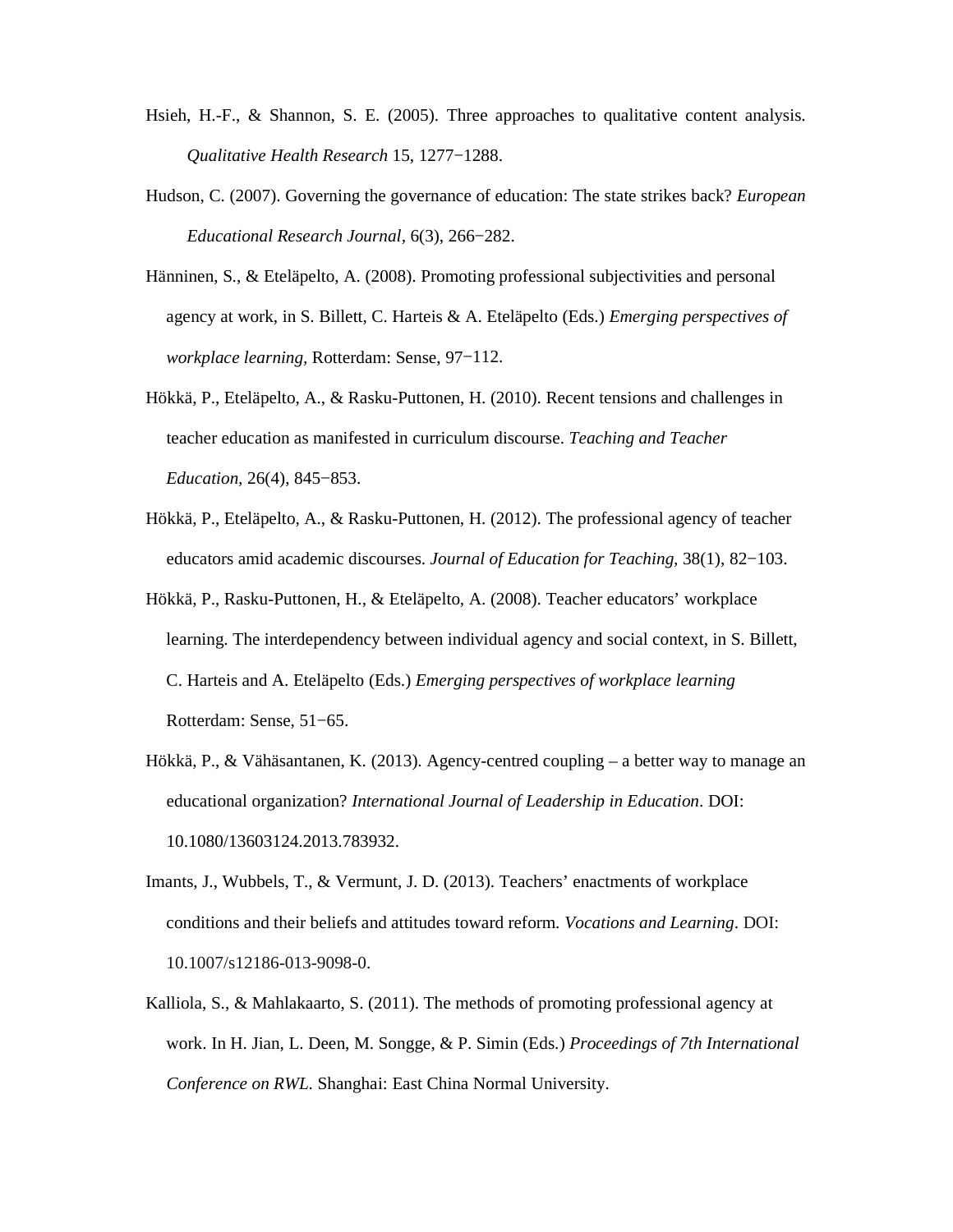- Kalliola, S., & Nakari, R. (2007). Renewing occupational cultures Bridging boundaries in learning spaces. *International Journal of Educational Research,* 46(3-4), 190−203.
- Kansanen, P. (2007). Research-based teacher education. In R. Jakku-Sihvonen & H. Niemi (Eds.) *Education as a societal contributor*. Frankfurt am Main: Peter Lang, 131−146.
- Kivirauma, J., Jauhiainen, A., Seppänen, P., & Kaunisto, T. (Eds.). (2012). *Koulutuksen yhteiskunnallinen ymmärrys* [Social perspectives on education]. Jyväskylä: Suomen kasvatustieteellinen seura.
- Knight, S. L., Edmondson, J., Lloyd, G. M., Arbaugh, F., Nolan, J., Elrod Whitney, A., & McDonald, S. P. (2012). Examining the complexity of assessment and accountability in teacher education. *Journal of Teacher Education, 63,* 301−304*.*
- Korthagen, F. A. J. (2010). Situated learning theory and the pedagogy of teacher education: Towards an integrative view of teacher behavior and teacher learning. *Teaching and Teacher Education,* 26, 98−106.
- Korthagen, F. A. J., Loughran, J., & Russell, T. (2006). Developing fundamental principles for teacher education programs and practices. *Teaching and Teacher Education*, 22, 1020−1041.
- Krokfors, L. (2007). Two-fold role of pedagogical practice in research-based teacher education. In R. Jakku-Sihvonen & H. Niemi (Eds.) *Education as a societal contributor*. Frankfurt am Main: Peter Lang, 147−160.
- Krokfors, L., Jyrhämä, R., Kynäslahti, H., Toom, A., Maaranen, K., & Kansanen, P. (2006). Working while teaching, learning while working: students teaching in their own class. *Journal of Education for Teaching,* 32(1), 21−36.
- Kvale, S., & Brinkmann, S. (2009*). Interviews. Learning the craft of qualitative research interviewing.* Thousand Oaks: Sage.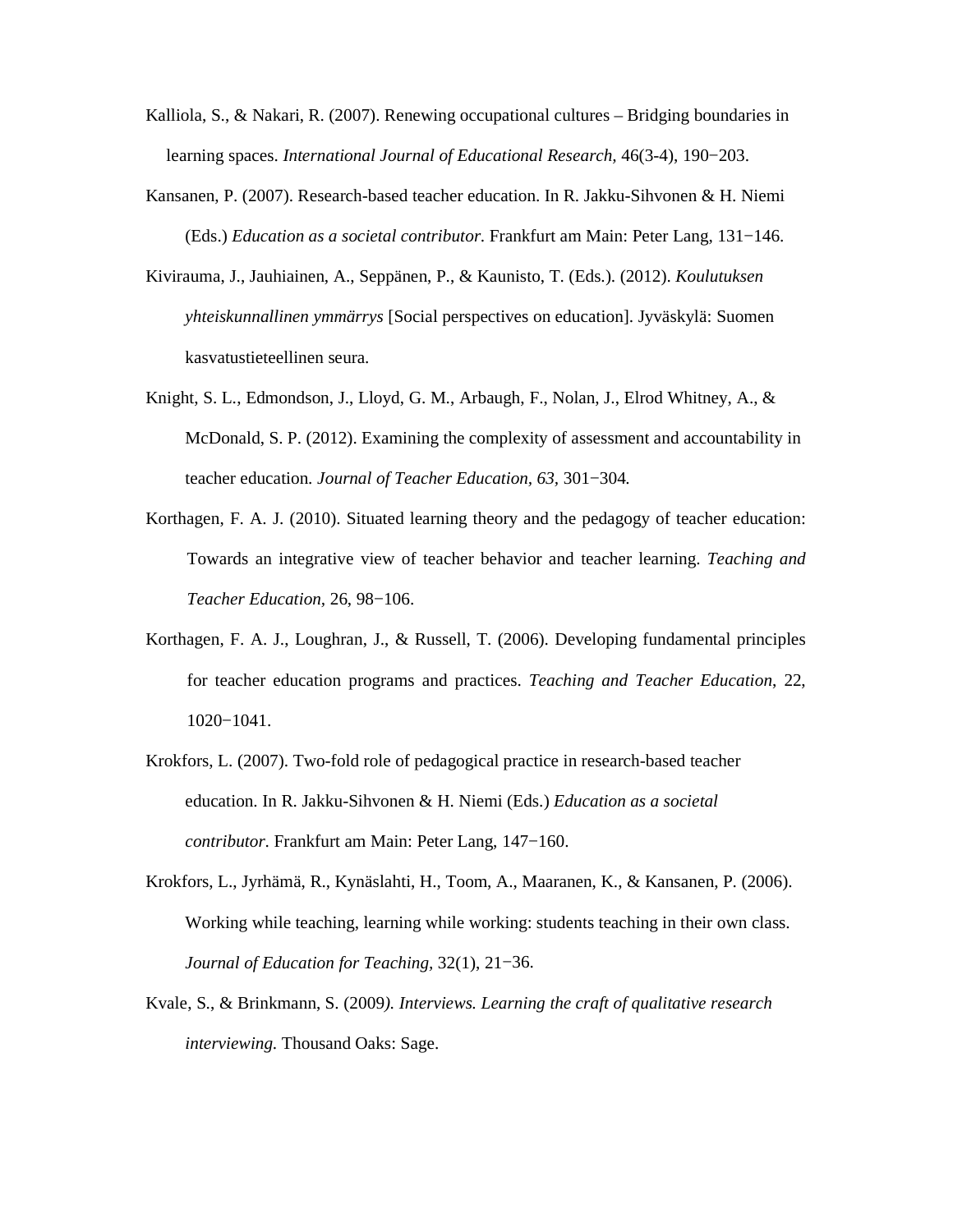- Lasky, S. (2005). A sociocultural approach to understanding teacher identity, agency and professional vulnerability in a context of secondary school reform. *Teaching and Teacher Education,* 21, 899−916.
- Leslie, D. W. (2002). Resolving the dispute: Teaching is academe's core value. *Journal of Higher Education,* 73(1), 49−73.
- Lewis, C., Enciso, P., & Moje, E. B. (2007). Introduction: Reframing sociocultural research on literacy. In C. Lewis, P. Enciso & E. B. Moje (Eds.) *Reframing sociocultural research on literacy. Identity, agency and power.* New Jersey: Lawrence Erlbaum, 1−11.
- Lindblad, S., & Goodson, I. (2010). Researching the teaching profession under restructuring, in I. Goodson and S. Lindblad (Eds.) *Professional knowledge and educational restructuring in Europe*, Rotterdam: Sense, 1−10.
- Lipponen, L., & Kumpulainen, K. (2011). Acting as accountable authors: Creating interactional spaces for agency work in teacher education. *Teaching and Teacher Education* (27), 812−819.
- Liston, D., Borko, H., & Whitcomb, J. (2008). The teacher educator's role in enhancing teacher quality. *Journal of Teacher Education*, 59(2), 111−116.
- Lunenberg, M., Korthagen, F., & Swennen A. (2007). The teacher educator as a role model. *Teaching and Teacher Education*, 23, 586−601.

Mahlakaarto, S. (2010). *Subjektiksi työssä – identiteettiä rakentamassa voimaantumisen kehitysohjelmassa.* [Becoming a subject at work – constructing identity within a program of empowerment]**.** Jyväskylä studies in education, psychology and social research, no. 394 (University of Jyväskylä).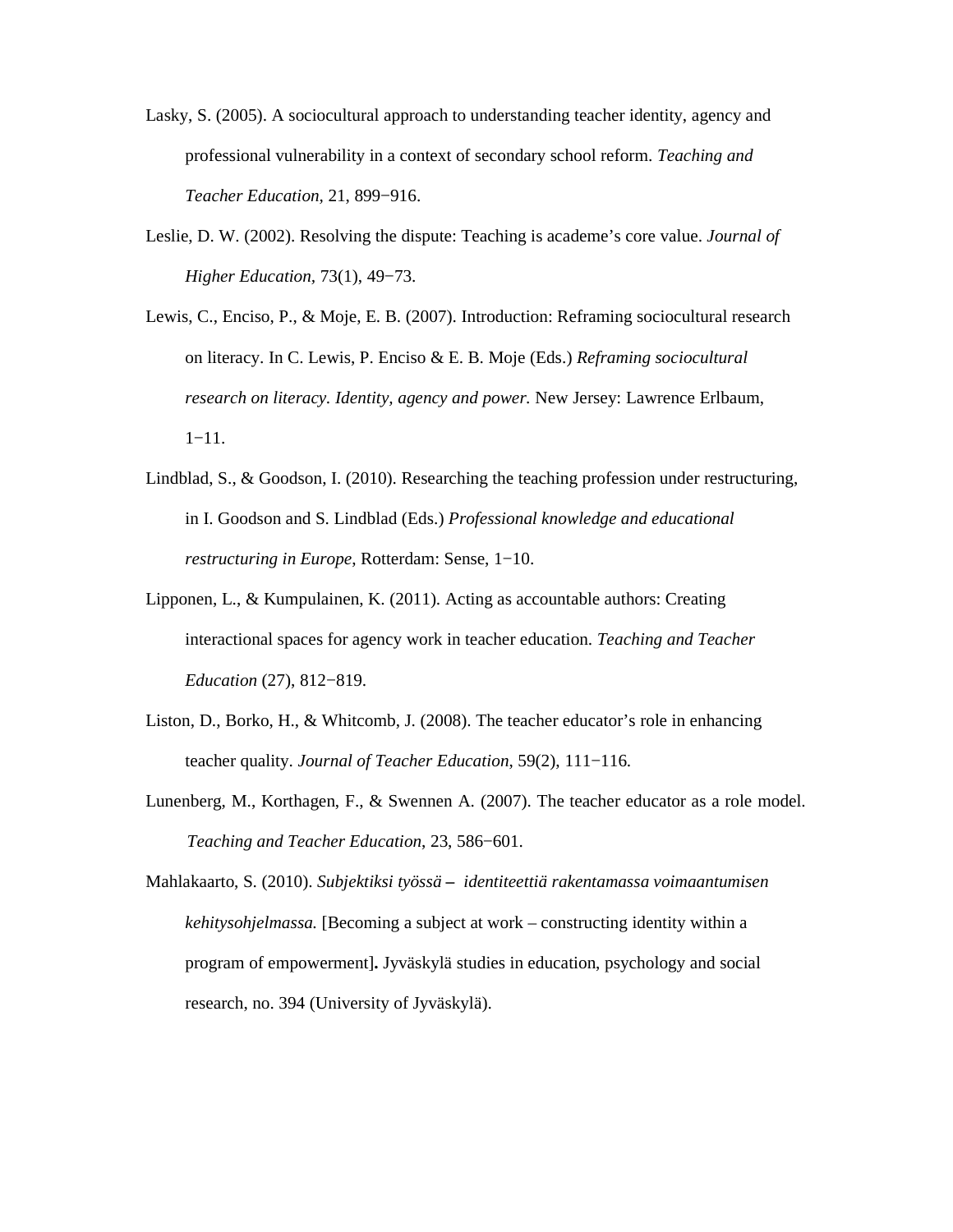Margolin, I. (2007). Creating a collaborative school-based teacher education program. In M. Zellermayer & E. Munthe (Eds.) *Teachers learning in communities. International perspectives.* Rotterdam: Sense, 113−125.

- Meyer, H-D. (2002). From "loose coupling" to "tight management"? Making sense of the changing landscape in management and organization theory. *Journal of Educational Administration,* 40(6), 515−520.
- Moos, L. (2005). How do schools bridge the gap between external demands for accountability and the need for internal trust? *Journal of Educational Change,* 6(4), 307−328.
- Moos, L., Krejsler, J., & Kofod, K. K. (2008). Successful principals: telling or selling? On the importance of context for school leadership. *International Journal of Leadership in Education,* 11(4), 341−352*.*
- Murray, J. (2008). Towards the re-articulation of the work of teacher educators in Higher Education institutions in England. *European Journal of Teacher Education* 31(1), 17−34.
- Murray, J., Campbell, A., Hextall, I., Hulme, M., Jones, M., Mahony, P., Menter, I., Procter, R., & Wall, K. (2009). Research and teacher education in the UK: Building capacity. *Teaching and Teacher Education* 25, 944−950.
- Murray, J., Czerniawski, G., & Barber, P. (2011). Teacher educators' identities and work in England at the beginning of the second decade of the twenty-first century. *Journal of Education for Teaching,* 37(3), 261−277.
- Murray, J., & Harrison J. (2008). Editorial. *European Journal of Teacher Education*, 31(2), 109−115.
- Murray, J., & Male, T. (2005). Becoming a teacher educator. Evidence from the field. *Teaching and Teacher Education,* 21, 125−142.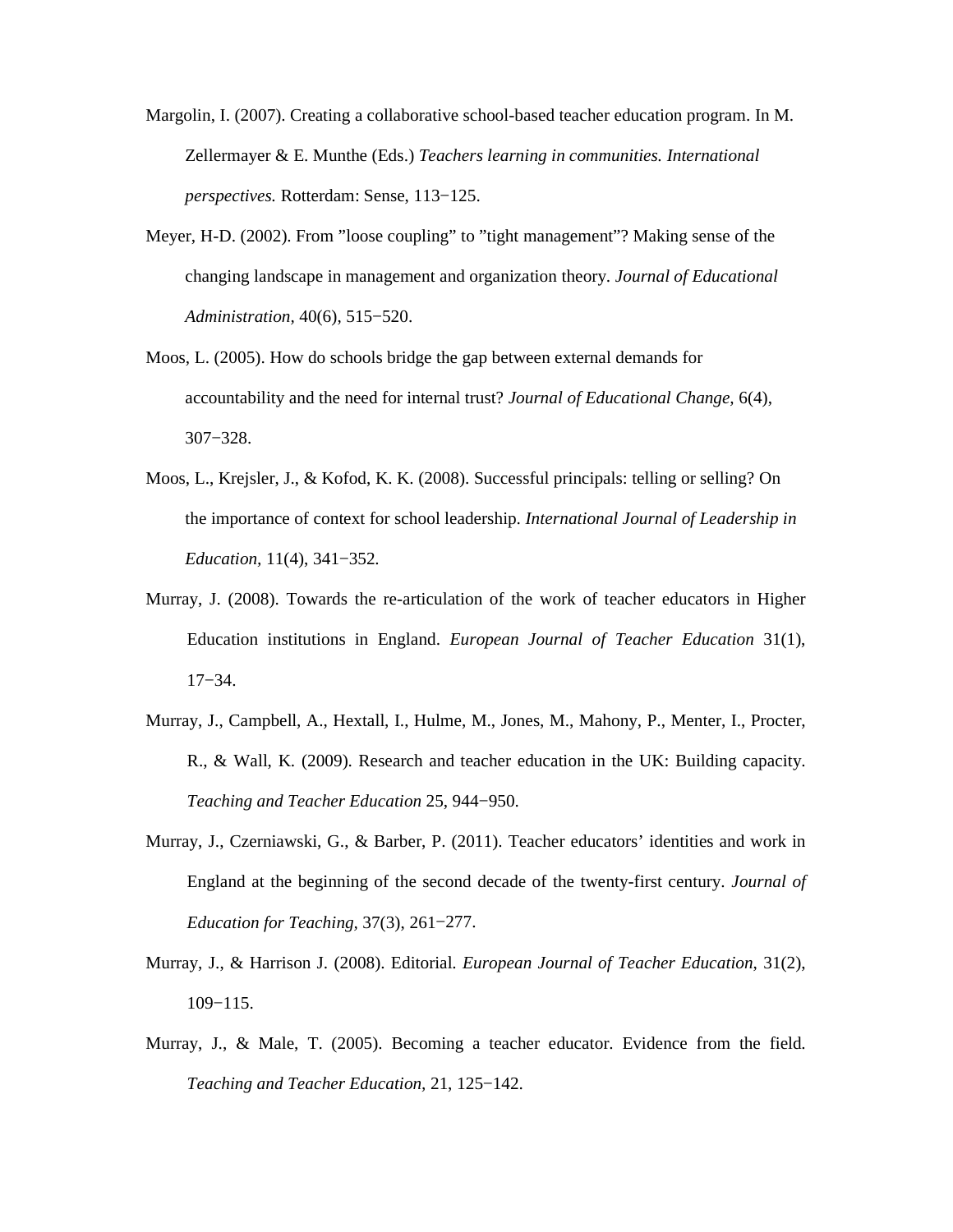- Niemi, H. (2002). Active learning a cultural change needed in teacher education and schools. *Teaching and Teacher Education*, 18, 763−780.
- Niemi, H. (2011). Educating student teachers to become high quality professionals a Finnish case. *CEPS Journal* 1(1), 43−66.
- Niemi, H., & Jakku-Sihvonen, H. (2006). Research-based teacher education. In R. Jakku-Sihvonen & H. Niemi (Eds.) *Research-based teacher education in Finland. Reflections by Finnish teacher education.* Turku: Finnish Educational Research Assosiation, 31−50.
- Patton, M. Q. (2002). *Qualitative Research and Evaluation Methods*. 3<sup>rd</sup> Edition. Thousand Oaks: Sage.
- Peck, C., Gallucci, C., Sloan, T., & Lippincott, A. (2009). Organizational learning and program renewal in teacher education: A socio-cultural theory of learning, innovation and change. *Educational Research Review*, 4, 16−25.
- Pollitt, C., & Bouckaert, G. (2011). *Public Manegement Reform: A comparative analysis New public management, governance and the neo-weberian state.* 3<sup>rd</sup> Edition. New York: Oxford University Press.
- Potter, J., & Wetherell, M. (1987). *Discourse and social psychology: Beyond attitudes and behaviour*. London: Sage.
- Reid, J-A. (2011). Doing it by the numbers? Educational research and teacher education. *Australian Educational Researcher,* (38), 383−400.
- Reynolds, J., Wetherell, M., & Taylor, S. (2007). Choice and chance: negotiating agency in narratives of singleness. *The Sociological Review,* 55(2), 331−351.
- Robinson, M., & McMillan, W. (2006). Who teaches the teachers? Identity, discourse and policy in teacher education. *Teaching and Teacher Education,* 22, 327−336.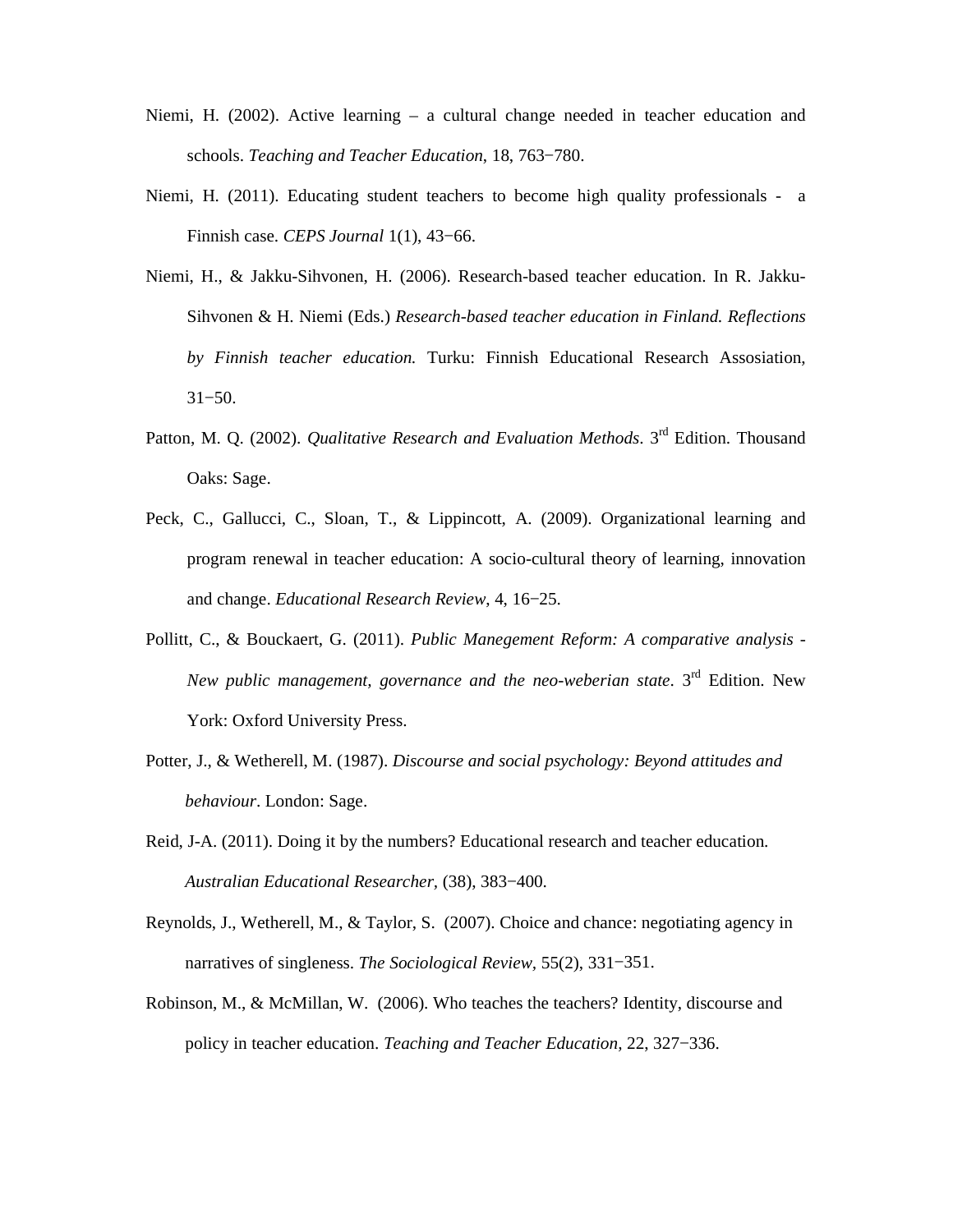- Rogoff, B. (2003). *The Cultural Nature of Human Development.* Oxford: Oxford University Press.
- Sahlberg, P. (2010). Rethinking accountability in a knowledge society. *Journal of Educational Change,* 11(1), 45−61.
- Sahlberg, P. (2011). The fourth way of Finland. *Journal of Educational Change, 12*(2), 173−185.
- Sandelowski, M., & Barroso, J. (2006). *Handbook for synthesizing qualitative research*. New York: Springer.
- Schreiber, R., Crooks, D., & Stern, P. N. (1997). Qualitative meta-analysis. In J. M. Morse (Ed.) *Completing a qualitative project: Details and dialogue*. Thousand Oaks CA: Sage, 311−326.
- Sfard, A., & Prusak, A. (2005). Telling identities: In search of an analytic tool for investigating learning as a culturally shaped activity. *Educational Researcher*, 34(4), 14−22.
- Sohlberg, P., Czaplicka, M., & Lindblad, S. (2010). Teacher's working life under restructuring, in I. Goodson and S. Lindblad (Eds.) *Professional knowledge and educational restructuring in Europe*. Rotterdam: Sense*.* 41−63.
- Smith, K. (2003). So, what about the professional development of teacher educators? *European Journal of Teacher Education*, 26(2), 201−215.
- Smith, K. (2011). The multi-faceted teacher educator: a Norwegian perspective. *Journal of Education for Teaching*, 37(3), 337−349.
- Sutherland, L., Howard, S., & Markauskaite, L. (2010). Professional identity creation: Examining the development of beginning preservice teachers' understanding of their work as teachers. *Teaching and Teacher Education*, 26(3), 455−465.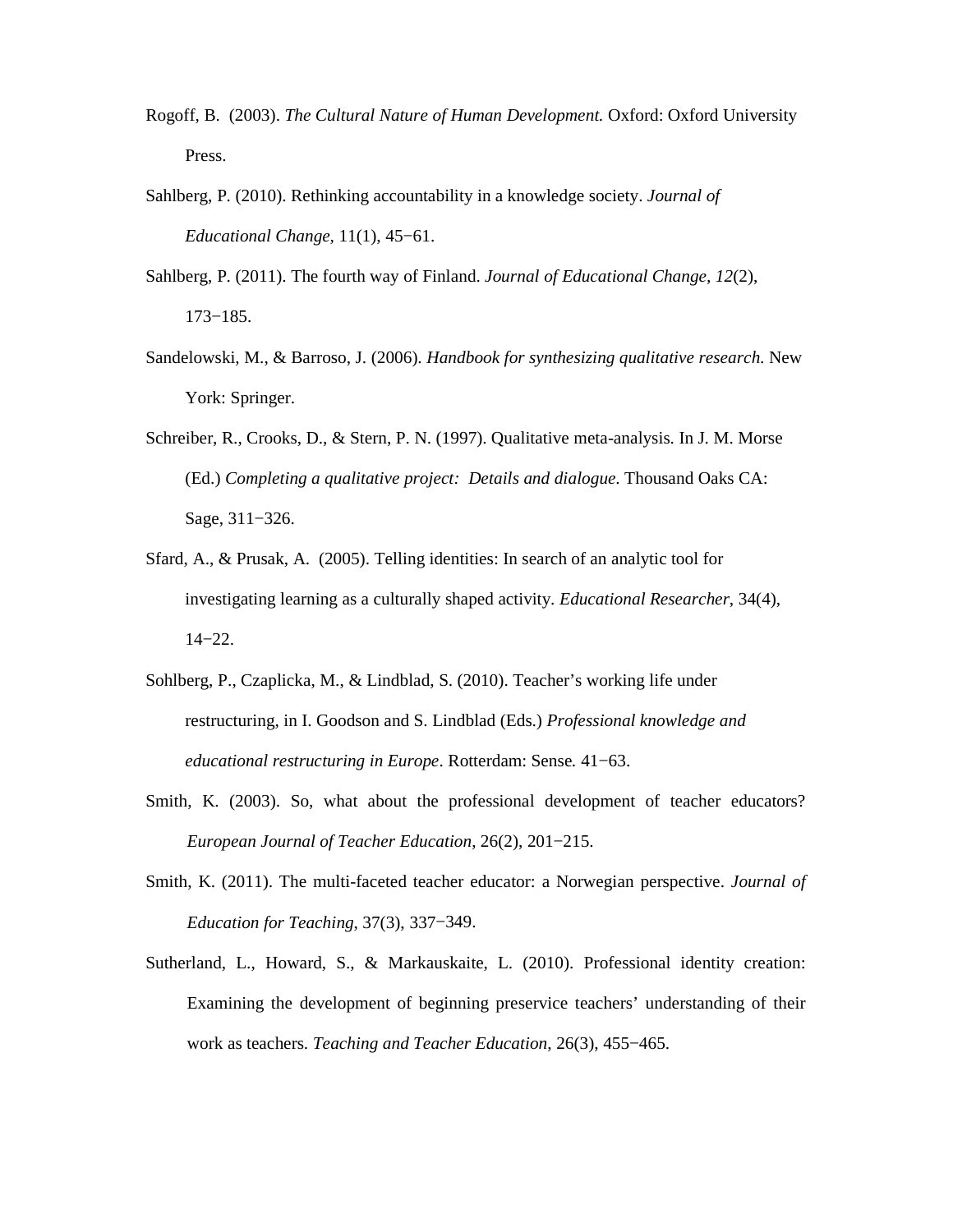- Taubman, P. (2009). Teaching by numbers: Deconstructing the discourse of standads and accontability in education. New York: Routledge.
- Timulak, L. (2009). Meta-analysis of qualitative studies: A tool for reviewing qualitative research findings in psychotherapy. Psychotherapy Research, 19(4-5), 591−600.
- Van Huizen, P., Van Oers, B., & Wubbels, T. (2005). A Vygotskian perspective on teacher education. *Journal of Curriculum Studies*, 37(3), 267−290.
- Vygotsky, L. S. (1978). *Mind in society: the development of higher mental processes*. Cambridge MA: Harward Universty Press.
- Vähäsantanen, K. (2013). *Vocational teachers' professional agency in the stream of change.* Jyväskylä studies in education, psychology and social research 460. Jyväskylä: Jyväskylä University Printing House.
- Vähäsantanen, K., & Eteläpelto. (2011). Vocational teachers' pathways in the course of a curriculum reform. *Journal of Curriculum Studies*, 43(3), 291−312.
- Vähäsantanen, K., Hökkä, P., Eteläpelto, A., Rasku-Puttonen, H., & Littleton, K. (2008). Teachers' professional identity negotiations in two different work organizations. *Vocations and Learning*, 1(2), 131−148.
- Wang, J., Lin, E., Spalding, E., Odell, S., & Klecka, C. (2011). Understanding teacher education in an era of globalization. *Journal of Teacher Education* 62(2), 115-120.
- Watson, T. J. (2008). Managing identity: Identity work, personal predicaments and structural circumstances. *Organization Articles*, 15(1), 121−143.
- Wells, G. (2007). Who we become depends on the company we keep and on what we do and say together. *International Journal of Educational Research,* 46, 100−103.
- Wenger, E. (1998). *Communities of practice: learning, meaning and identity.* Cambridge: University Press.